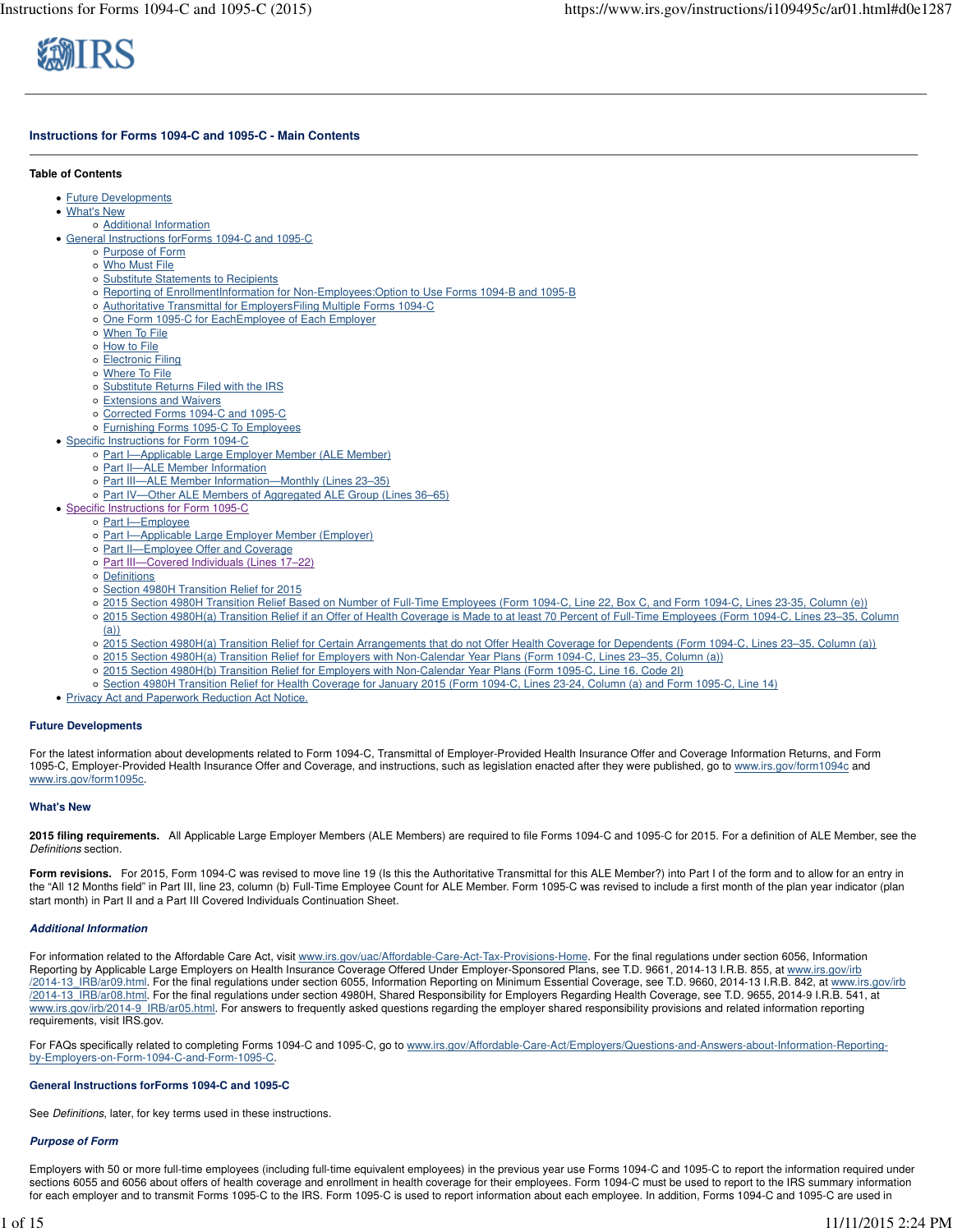determining whether an employer owes a payment under the employer shared responsibility provisions under section 4980H. Form 1095-C is also used in determining the eligibility of employees for the premium tax credit.

Employers that offer employer-sponsored self-insured coverage also use Form 1095-C to report information to the IRS and to employees about individuals who have minimum essential coverage under the employer plan and therefore are not liable for the individual shared responsibility payment for the months that they are covered under the plan.

#### **Who Must File**

Applicable Large Employers, generally employers with 50 or more full-time employees (including full-time equivalent employees) in the previous year, must file one or more Forms 1094-C (including a Form 1094-C designated as the Authoritative Transmittal, whether or not filing multiple Forms 1094-C), and must file a Form 1095-C for each employee who was a full-time employee of the employer for any month of the calendar year. Generally, the employer is required to furnish a copy of the Form 1095-C (or a substitute form) to the employee. For information about transition relief for determining status as an Applicable Large Employer for 2015 (allowing an employer to determine the average number of full-time employees based on a period of at least six consecutive months during 2014), see section XV.D.3 of the preamble to the final regulations under section 4980H.



For purposes of reporting on Forms 1094-C and 1095-C, an employee in a Limited Non-Assessment Period is not considered a full-time employee during that period.

Each employer has its own reporting obligation related to the health coverage the employer offered (or did not offer) to each of its full-time employees. An employer subject to the employer shared responsibility provisions under section 4980H generally refers to an employer with 50 or more full-time employees (including full-time equivalent employees) during the prior calendar year. For more information on which employers are subject to the employer shared responsibility provisions of section 4980H, see Employer, later in the Definitions section of these instructions. For more information on determining full-time employees, see Full-Time Employee in the Definitions section of these instructions, which includes information on the treatment of new hires and employees in Limited Non-Assessment Periods.

An employer that offers health coverage through an employer-sponsored self-insured health plan must complete Form 1095-C, Parts I, II, and III, for any employee who enrolls in the health coverage, whether or not the employee is a full-time employee for any month of the calendar year.

If the employee who enrolled in self-insured coverage is a full-time employee for any month of the calendar year, the employer must complete Part II (in addition to Parts I and III). If the employee who enrolled is not a full-time employee, for any months of the calendar year (meaning that for all 12 calendar months the employee was not a full-time employee), the employer must complete Form 1095-C, Parts I and III and on Part II, must enter code 1G on line 14 in the "All 12 Months" column or in each separate monthly box (the employer need not complete Part II, lines 15 and 16 in this case).

If an employer is offering health coverage to employees other than under a self-insured plan, such as through an insured health plan or a multiemployer health plan, the issuer of the insurance or the sponsor of the plan providing the coverage is required to furnish the information about their health coverage to any enrolled employees, and the employer should not complete Form 1095-C, Part III, for those employees.

An employer that offers employer-sponsored self-insured health coverage but is not an applicable large employer subject to the employer shared responsibility provisions under section 4980H, should not file Forms 1094-C and 1095-C, but should instead file Forms 1094-B and 1095-B to report information for employees who enrolled in the employersponsored self-insured health coverage.

### **Substitute Statements to Recipients**

If you are not using the official IRS form to furnish statements to recipients, see Pub. 5223, General Rules & Specifications for Affordable Care Act Substitute Forms 1094-B, 1095-B, 1094-C, and 1095-C and Certain Other Information, which explains the requirements for format and content of substitute statements to recipients. You may develop them yourself or buy them from a private printer.

#### **Reporting of EnrollmentInformation for Non-Employees:Option to Use Forms 1094-B and 1095-B**

Employers that offer employer-sponsored self-insured health coverage to non-employees who enroll in the coverage may use Forms 1094-B and 1095-B, rather than Form 1095-C, Part III, to report coverage for those individuals and other family members. For information on reporting with respect to non-employees enrolled in an employer-sponsored self-insured health plan using Forms 1094-B and 1095-B, see the instructions for those forms.

For employers that use Form 1095-C to report coverage information for non-employees enrolled in an employer-sponsored self-insured health plan, such as non-employee directors, an individual who was a retired employee during the entire year, or a non-employee COBRA beneficiary, see the specific instructions for Form 1095-C, Part III—Covered Individuals (Lines 17-22). The Form 1095-C may be used only if the individual identified on line 1 has an SSN.

## **Authoritative Transmittal for EmployersFiling Multiple Forms 1094-C**

A Form 1094-C must be filed when an employer files one or more Forms 1095-C. An employer may choose to file multiple Forms 1094-C, accompanied by Forms 1095-C for some of its employees, provided that a Form 1095-C is filed for each employee for whom the employer is required to file. In the case of an Aggregated ALE Group, each separate employer (referred to in these instructions as an ALE Member or employer) must file its own Authoritative Transmittal. Although an employer may file multiple Forms 1094-C, one "Authoritative Transmittal" Form 1094-C, identified on line 19, Part I as the Authoritative Transmittal, must be filed for each employer reporting aggregate employer-level data for all full-time employees of the employer. Specifically, one Authoritative Transmittal must be filed for each employer, even if multiple Forms 1094-C are filed by and on behalf of that single employer. For example, if an employer intends to file a separate Form 1094-C for each of its two divisions to transmit Forms 1095-C for each division's full-time employees, one of the Forms 1094-C filed must be designated as the Authoritative Transmittal and report aggregate employer-level data for both divisions, as required in Parts II, III, and IV of Form 1094-C.

The same rules apply in the case of a Governmental Unit that has delegated its reporting responsibilities for some of its employees to another Governmental Unit—see Designated Governmental Entity (DGE) in the Definitions section of these instructions for more information. In the case of a Governmental Unit that has delegated its reporting responsibilities for some of its employees, the Governmental Unit must ensure that among the multiple Forms 1094-C filed by or on behalf of the Governmental Unit transmitting Forms 1095-C for the Governmental Unit's employees, one of the filed Forms 1094-C is designated as the Authoritative Transmittal and reports aggregate employer-level data for the Governmental Unit, as required in Parts II, III, and IV of Form 1094-C.

#### **Example.**

County is an ALE made up of ALE Members School District, Police District, and County General Office. School District designates the state to report on behalf of the teachers and reports for itself for its remaining full-time employees. In this case, either the School District or the state must file an Authoritative Transmittal reporting aggregate employer-level data for the School District.

#### **One Form 1095-C for EachEmployee of Each Employer**

For each full-time employee of an employer, there must be only one Form 1095-C filed for employment with that employer. For example, if an employer separately reports for each of its two divisions, the employer must combine the offer and coverage information for any employee who worked at both divisions during the calendar year so that a single Form 1095-C is filed for the calendar year for that employee which reports information for all twelve months of the calendar year from that employer.

In contrast, a full-time employee who works for more than one employer that is a member of the same Aggregated ALE Group (that is, works for two separate ALE Members) must receive a separate Form 1095-C from each employer, unless the ALE Member is not treated as the employer for any calendar month in the calendar year as described later. See the Definitions section of these instructions for a definition of ALE Member.

For any calendar month in which a full-time employee works for more than one ALE Member of an Aggregated ALE Group, only one ALE Member is treated as the employer and only that ALE Member reports for that employee for that calendar month (and the other ALE Member is not required to report for that employee for that calendar month). If under these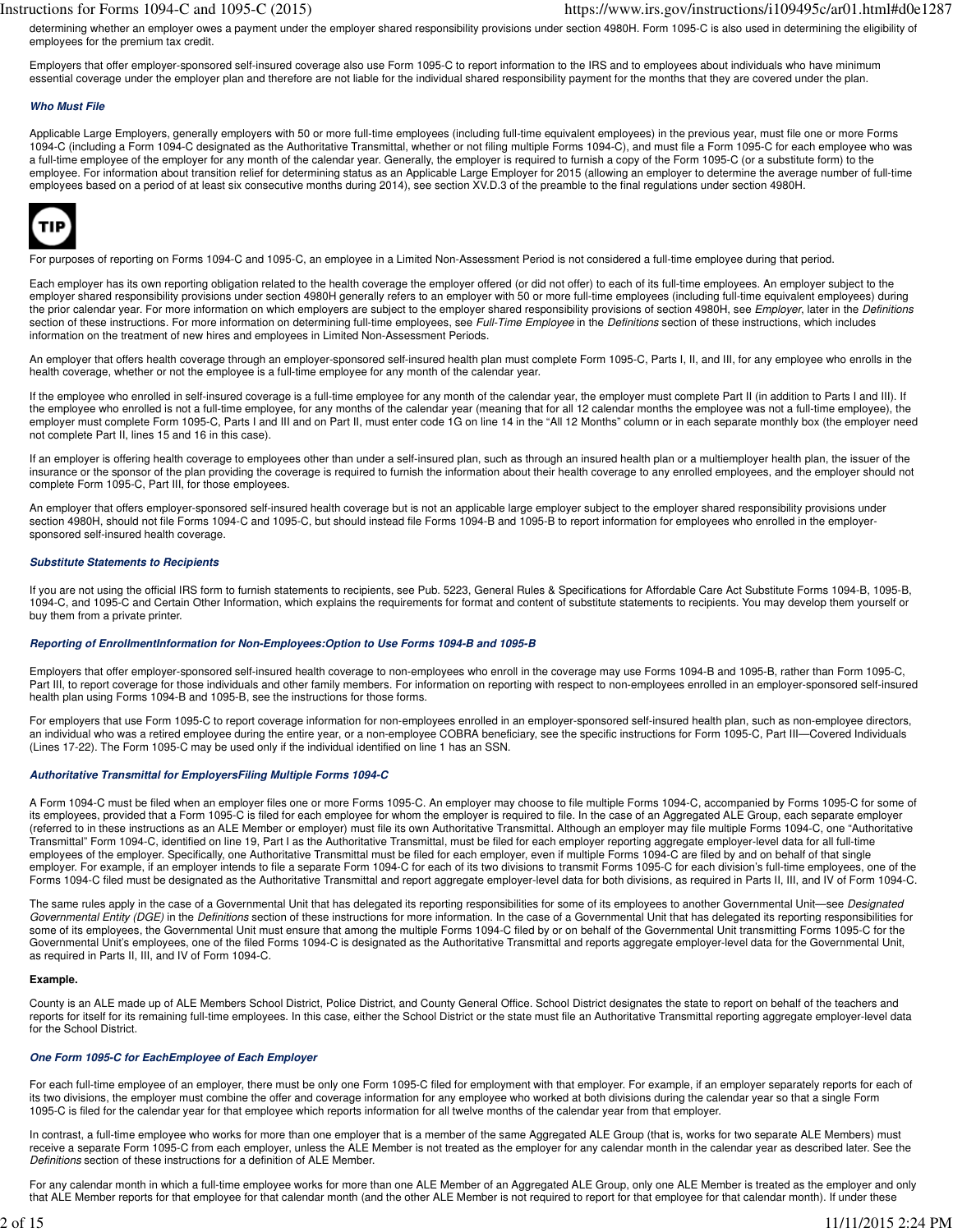rules, an ALE Member is not required to report for an employee for any month in the calendar year, the employer is not required to report for that full-time employee for that calendar year. For a description of the rules related to determining which ALE Member in an Aggregated ALE Group is treated as the employer for a month in this situation, see the definition of Employee, later.

#### **When To File**

You will meet the requirement to file Forms 1094-C and 1095-C if the forms are properly addressed and mailed on or before the due date. If the regular due date falls on a Saturday, Sunday, or legal holiday, file by the next business day. A business day is any day that is not a Saturday, Sunday, or legal holiday.

Generally, you must file Forms 1094-C and 1095-C by February 28 if filing on paper (or March 31 if filing electronically) of the year following the calendar year to which the return relates. For calendar year 2015, Forms 1094-C and 1095-C are required to be filed by February 29, 2016, or March 31, 2016, if filing electronically.

See Furnishing Forms 1095-C to Employees for information on when Form 1095-C must be furnished.

#### **How to File**

The IRS strongly encourages the quality review of data before filing to prevent erroneous notices from being mailed to statement recipients (or others for whom information is being reported).

**Shipping and mailing.** If you are filing on paper, send the forms to the IRS in a flat mailing (not folded). If you are sending many forms, you may send them in conveniently sized packages. On each package, write your name, number the packages consecutively, and place Form 1094-C in package number one. Postal regulations require forms and packages to be sent by First-Class Mail.

Keeping copies. Generally, keep copies of information returns you filed with the IRS or have the ability to reconstruct the data for at least 3 years, from the due date of the returns.

#### **Electronic Filing**

# $e + f$ ile

If you are required to file 250 or more information returns, you must file electronically. The 250-or-more requirement applies separately to each type of form. For example, if you must file 500 Forms 1095-B and 100 Forms 1095-C, you must file Forms 1095-B electronically, but you are not required to file Forms 1095-C electronically. The electronic filing requirement does not apply if you apply for and receive a hardship waiver. The IRS encourages you to file electronically even though you are filing fewer than 250 returns.

Pub. 5165, Guide for Electronically Filing Affordable Care Act (ACA) Information Returns (AIR) for Software Developers and Transmitters (Processing Year 2016), specifies the communication procedures, transmission formats, business rules, and validation procedures for returns filed electronically for calendar year 2015 through the AIR system. To develop software for use with the AIR system, software developers, transmitters and issuers (employers filing their own Forms 1094-C and 1095-C) should use the guidelines provided in Pub. 5165 along with the Extensible Markup Language (XML) Schemas published on IRS.gov.

#### **Where To File**

Send all information returns filed on paper to the following:

| If your principal business, office or agency, or legal residence in the case of an individual, is located in:                                                                                                                                                                            |                                                                                                 |
|------------------------------------------------------------------------------------------------------------------------------------------------------------------------------------------------------------------------------------------------------------------------------------------|-------------------------------------------------------------------------------------------------|
|                                                                                                                                                                                                                                                                                          |                                                                                                 |
| Alabama, Arizona, Arkansas, Connecticut, Delaware, Florida, Georgia, Kentucky, Louisiana, Maine, Massachusetts, Mississippi, New Hampshire, New<br>Jersey, New Mexico, New York, North Carolina, Ohio, Pennsylvania, Rhode Island, Texas, Vermont, Virginia,<br>West Virginia            | Department of the<br>Treasury<br>Internal Revenue<br>Service Center<br>Austin, TX 73301         |
| If your principal business, office or agency, or legal residence in the case of an individual, is located in:                                                                                                                                                                            | Use the following<br>address:                                                                   |
|                                                                                                                                                                                                                                                                                          |                                                                                                 |
| Alaska, California, Colorado, District of Columbia, Hawaii, Idaho, Illinois, Indiana, Iowa, Kansas, Maryland, Michigan, Minnesota, Missouri, Montana,<br>Nebraska, Nevada, North Dakota, Oklahoma, Oregon, South Carolina, South Dakota, Tennessee, Utah, Washington, Wisconsin, Wyoming | Department of the<br>Treasury<br>Internal Revenue<br>Service Center<br>Kansas City, MO<br>64999 |

If your legal residence or principal place of business or principal office or agency is outside the United States, file with the Department of the Treasury, Internal Revenue Service Center, Austin, TX 73301.

#### **Substitute Returns Filed with the IRS**

If you are filing your returns on paper, see Pub. 5223 for specifications for private printing of substitute information returns. You may not request special consideration. Only forms that conform to the official form and the specifications in Pub. 5223 are acceptable for filing with the IRS.

#### **Extensions and Waivers**

**Extension.** You can get an automatic 30-day extension of time to file by completing Form 8809, Application for Extension of Time To File Information Returns. The form may be submitted on paper, or through the FIRE System either as a fill-in form or an electronic file. No signature or explanation is required for the extension. However, you must file Form 8809 by the due date of the returns in order to get the 30-day extension. Under certain hardship conditions you may apply for an additional 30-day extension. See the instructions for Form 8809 for more information.

### **How to apply.**

As soon as you know that a 30-day extension of time to file is needed, file Form 8809. Follow the instructions on Form 8809 and mail it to the address listed in the instructions on the form or you can fax it. See the instructions for Form 8809 for more information. You can submit the extension request online through the FIRE System. You are encouraged to submit requests using the online fill-in form. See Pub. 1220, Part B, for more information on filing online or electronically.

Waiver. To receive a waiver from the required filing of information returns electronically, submit Form 8508, Request for Waiver From Filing Information Returns Electronically, at least 45 days before the due date of the returns. You cannot apply for a waiver for more than one tax year at a time. If you need a waiver for more than one tax year, you must reapply at the appropriate time each year. If a waiver for original returns is approved, any corrections for the same types of returns will be covered under the waiver. However, if you submit original returns electronically but you want to submit your corrections on paper, a waiver must be approved for the corrections if you must file 250 or more corrections. If you receive an approved waiver, do not send a copy of it to the service center where you file your paper returns. Keep the waiver for your records only.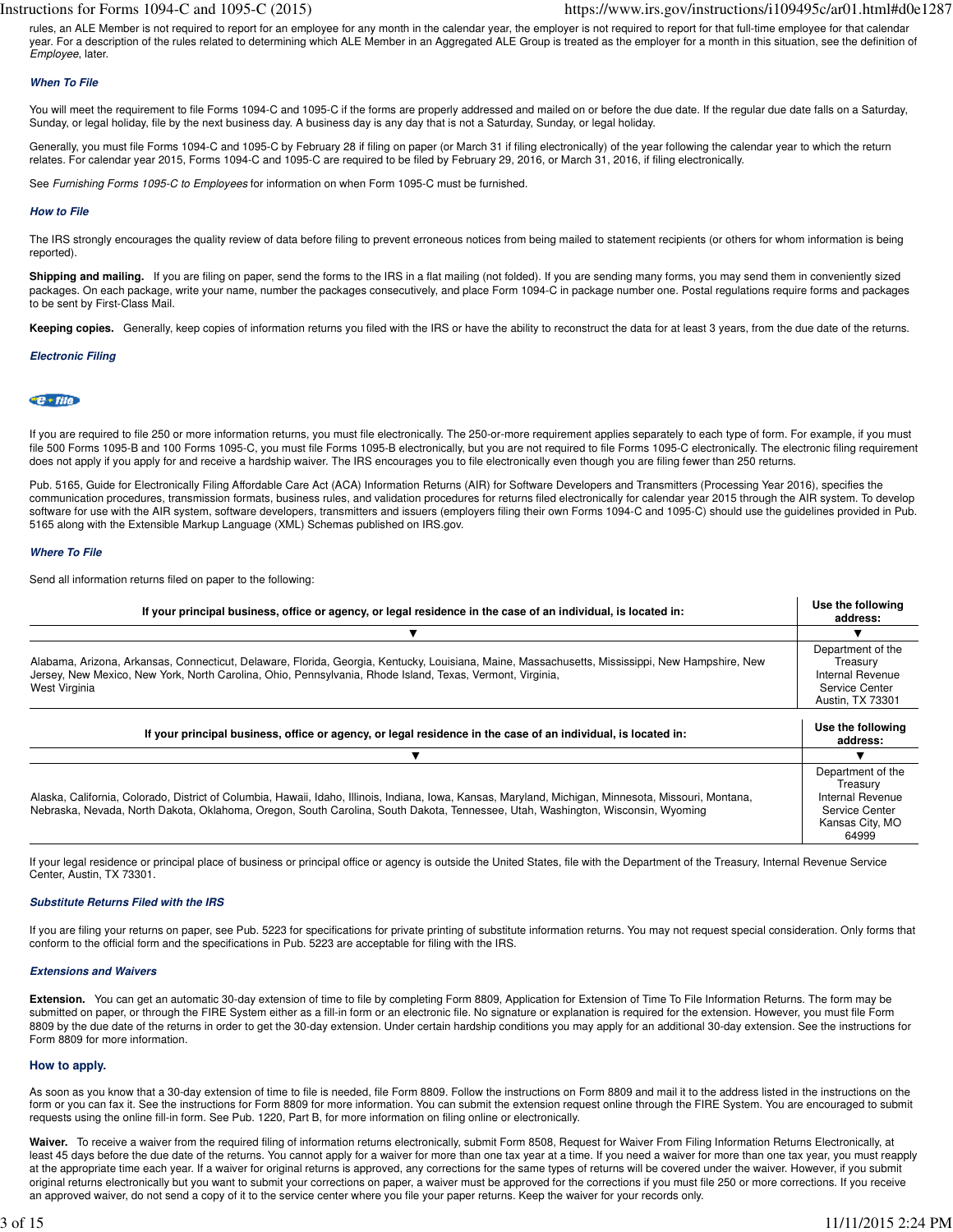If you are required to file electronically but fail to do so, and you do not have an approved waiver, you may be subject to a penalty of up to \$250 per return for failure to file electronically unless you establish reasonable cause. However, you can file up to 250 returns on paper; those returns will not be subject to a penalty for failure to file electronically. The penalty applies separately to original returns and corrected returns.

# **Corrected Forms 1094-C and 1095-C**



To file corrections for electronically filed forms, see section 7.1 of Pub. 5165.

#### **Corrected Returns on Paper Forms**

A corrected return should be filed as soon as possible after an error is discovered. File the corrected returns as follows:

## **Form 1094-C.**

If correcting information on the Authoritative Transmittal (identified on Part I, line 19, as the Authoritative Transmittal, which must be filed for each employer reporting aggregate employer-level data for all full-time employees of the employer), file a standalone fully completed Form 1094-C including the correct information and enter an "X" in the CORRECTED checkbox. Do not file a return correcting information on a Form 1094-C that is not the Authoritative Transmittal.



**Do not** file any other documents (e.g. Form 1095-C) with the corrected Authoritative Transmittal.

# **Form 1095-C.**

If correcting information on a Form 1095-C that was previously filed with the IRS, file a fully completed Form 1095-C including the correct information and enter an "X" in the CORRECTED checkbox. File a Form 1094-C Transmittal (DO NOT mark the CORRECTED checkbox on the Form 1094-C) with corrected Form(s) 1095-C. Furnish the employee a copy of the corrected Form 1095-C, unless the employer is eligible to use the Qualifying Offer Method or the Qualifying Offer Method Transition Relief for 2015. For more information, see Alternative Method of Furnishing Form 1095-C to Employees under the Qualifying Offer Method or Alternative Method of Furnishing Form 1095-C to Employees under the Qualifying Offer Method Transition Relief, later.

### **Note.**

Enter an "X" in the corrected checkbox only when correcting a Form 1095-C previously filed with the IRS. If you are correcting a Form 1095-C that was previously furnished to a recipient, but not filed with the IRS, write CORRECTED on the new Form 1095-C furnished to the recipient.

**Correcting information affecting statement furnished to employee using an Alternative Furnishing Method.** If an employer eligible to use the Qualifying Offer Method or the Qualifying Offer Method Transition Relief for 2015 had furnished the employee an alternative statement, the employer must furnish the employee a corrected statement if it filed a corrected Form 1095-C correcting the employer's name, EIN, address or contact name and telephone number. If the employer is no longer eligible to use an alternative furnishing method for the employee for whom it filed a corrected Form 1095-C, it must furnish a Form 1095-C to the employee and advise the employee that the Form 1095-C replaces the statement it had previously furnished.

### **Caution.**

If you fail to file correct information returns or fail to furnish a correct recipient statement, you may be subject to a penalty. Regulations section 301.6724-1 (relating to information return penalties) does not require you to file corrected returns for missing or incorrect TINs if you meet the reasonable cause criteria.



See the charts below for examples of errors and step by step instructions for filing corrected returns.

| Original Authoritative Form 1094-C                                   |                                                                                     |  |
|----------------------------------------------------------------------|-------------------------------------------------------------------------------------|--|
| <b>IF</b> any of the following are incorrect                         | THEN                                                                                |  |
|                                                                      |                                                                                     |  |
| ALE Member or Designated Government Entity (Name and/or EIN)         | 1. Prepare a new authoritative Form 1094-C                                          |  |
|                                                                      | 2. Enter an "X" in the "CORRECTED" box at the top of the form                       |  |
| Total Number of Forms 1095-C filed by and/or on behalf of ALE Member |                                                                                     |  |
|                                                                      | 3. Submit the standalone corrected transmittal with the correct information present |  |
| Aggregated Group Membership                                          |                                                                                     |  |
|                                                                      |                                                                                     |  |
| Certifications of Eligibility                                        |                                                                                     |  |
|                                                                      |                                                                                     |  |
| Minimum Essential Coverage Indicator                                 |                                                                                     |  |
|                                                                      |                                                                                     |  |
| Full-Time Employee Count for ALE Member                              |                                                                                     |  |
|                                                                      |                                                                                     |  |
| Aggregated Group Indicator                                           |                                                                                     |  |
|                                                                      |                                                                                     |  |
| Section 4980H Transition Relief Indicator                            |                                                                                     |  |

| Original Form 1095-C Submitted to IRS and Furnished to Employee |                                                                                              |  |
|-----------------------------------------------------------------|----------------------------------------------------------------------------------------------|--|
| <b>IF</b> any of the following are incorrect <b>THEN</b>        |                                                                                              |  |
|                                                                 |                                                                                              |  |
| Name, SSN, Employer EIN                                         | 1. Prepare a new Form 1095-C                                                                 |  |
|                                                                 |                                                                                              |  |
| Offer of Coverage                                               | 2. Enter an "X" in the "CORRECTED" box at the top of the form                                |  |
|                                                                 |                                                                                              |  |
| <b>Premium Amount</b>                                           | 3. Submit corrected Form 1095-Cs with a non-authoritative Form 1094-C transmittal to the IRS |  |
| Safe Harbor and Other Relief Codes                              |                                                                                              |  |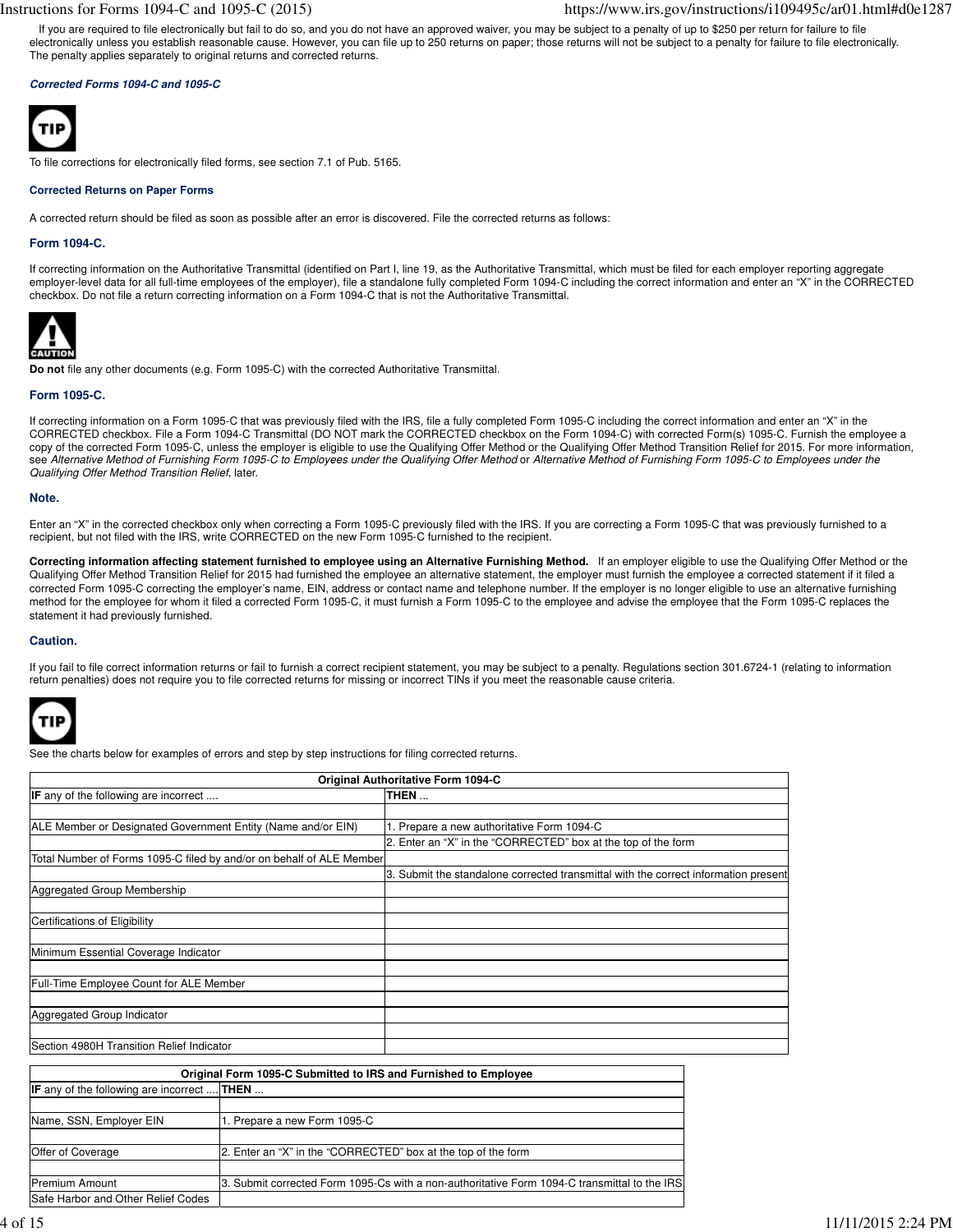Covered Individuals Information

| <b>Original Alternative Method Statement Furnished to Employee</b> |                                                                                                                                                                      |  |
|--------------------------------------------------------------------|----------------------------------------------------------------------------------------------------------------------------------------------------------------------|--|
| IF any of the following are incorrect THEN<br>                     |                                                                                                                                                                      |  |
|                                                                    |                                                                                                                                                                      |  |
| Name, SSN, Employer EIN                                            | · Submission to IRS:                                                                                                                                                 |  |
|                                                                    | . Prepare a new Form 1095-C                                                                                                                                          |  |
| Offer of Coverage                                                  | 2. Enter an "X" in the "CORRECTED" box at the top of the form                                                                                                        |  |
| <b>Premium Amount</b>                                              | 13. Submit corrected Form 1095-Cs with a non-authoritative Form 1094-C transmittal to the IRS                                                                        |  |
|                                                                    |                                                                                                                                                                      |  |
|                                                                    | • Furnish to employee                                                                                                                                                |  |
|                                                                    | If after the correction the employer is still eligible to use an alternative furnishing method, furnish the employee either a Form 1095-C or<br>corrected statement. |  |
|                                                                    | If the employer is no longer eligible to use an alternative furnishing method, furnish a Form 1095-C to the employee.                                                |  |
|                                                                    |                                                                                                                                                                      |  |

## **Furnishing Forms 1095-C To Employees**

You will meet the requirement to furnish Form 1095-C to an employee if the form is properly addressed and mailed on or before the due date. If the regular due date falls on a Saturday, Sunday, or legal holiday, file by the next business day. A business day is any day that is not a Saturday, Sunday, or legal holiday.

An employer must furnish a Form 1095-C to each of its full-time employees by January 31 of the year following the year to which the Form 1095-C relates.

4. Furnish a corrected Form 1095-C to the employee

The first Forms 1095-C are due to individuals by February 1, 2016.

For more information on alternative furnishing methods for employers, see the Qualifying Offer Method and the Qualifying Offer Method Transition Relief for 2015, later.

Filers of Form 1095-C may truncate the social security number (SSN) of an individual (the employee or any family member of the employee receiving coverage) on Form 1095-C statements furnished to employees by showing only the last four digits of the SSN and replacing the first five digits with asterisks (\*) or Xs. Truncation is not allowed on forms filed with the IRS. In addition, an ALE Member's employer identification number (EIN) may not be truncated on the statements furnished to employees or the forms filed with the IRS.

Statements must be furnished on paper by mail (or hand delivered), unless the recipient affirmatively consents to receive the statement in an electronic format. If mailed, the statement must be sent to the employee's last known permanent address, or if no permanent address is known, to the employee's temporary address.

Consent to furnish statement electronically. An employer is required to obtain affirmative consent to furnish a statement electronically. This requirement ensures that statements are furnished electronically only to individuals who are able to access them. An individual may consent on paper or electronically, such as by email. If consent is on paper, the individual must confirm the consent electronically. A statement may be furnished electronically by email or by informing the individual how to access the statement on the employer's website. Statements reporting coverage under an expatriate health plan, however, may be furnished electronically unless the recipient affirmatively refuses consent or requests a paper statement. For more information on expatriate health plans, see Notice 2015-43, 2015-29 I.R.B. 73, at www.irs.gov/pub/irs-drop/n-15-43.pdf.

**Extensions of time to furnish statement to recipients.** You may request an extension of time to furnish the statements to recipients by sending a letter to Internal Revenue Service, Information Returns Branch, Attn: Extension of Time Coordinator, 240 Murall Drive, Mail Stop 4360, Kearneysville, WV 25430. The letter must include (a) filer name, (b) filer TIN, (c) filer address, (d) type of return, (e) a statement that extension request is for providing statements to recipients, (f) reason for delay, and (g) the signature of the filer or authorized agent. Your request must be postmarked by the date on which the statements are due to the recipients. If your request for an extension is approved, generally you will be granted a maximum of 30 extra days to furnish the recipient statements. For purposes of requesting an extension of time to furnish the statements, the term filer means the ALE Member, or the Designated Government Entity, if applicable.

**Information reporting penalties.** Employers subject to the employer shared responsibility provisions and ALE Members that sponsor self-insured group health plans that fail to comply with the applicable information reporting requirements may be subject to the general reporting penalty provisions for failure to file correct information returns and failure to furnish correct payee statements. For returns required to be made and statements required to be furnished after December 31, 2015, the following apply.

- The penalty for failure to file an information return generally is \$250 for each return for which such failure occurs. The total penalty imposed for all failures during a calendar year cannot exceed \$3,000,000.
- The penalty for failure to provide a correct payee statement is \$250 for each statement with respect to which such failure occurs, with the total penalty for a calendar year not to exceed \$3,000,000.
- Special rules apply that increase the per-statement and total penalties if there is intentional disregard of the requirement to furnish a payee statement.

Relief from penalties. For 2015 reporting, the IRS will not impose penalties on a filer for reporting incorrect or incomplete information if the filer can show that it made good faith efforts to comply with the information reporting requirements for 2015. No relief is provided in the case of reporting entities that cannot show a good faith effort to comply with the information reporting requirements or that fail to timely file an information return or furnish a statement. However, consistent with the existing information reporting rules, reporting entities that fail to timely meet the requirements still may be eligible for penalty relief if the IRS determines that the standards for reasonable cause under section 6724 are satisfied. For additional information on penalty relief, see the sections 6055 and 6056 FAQs at www.irs.gov/Affordable-Care-Act/Affordable-Care-Act-Tax-Provisions-Questions-and-Answers.

# **Specific Instructions for Form 1094-C**

### **Part I—Applicable Large Employer Member (ALE Member)**

- **Line 1.** Enter employer's name.
- **Line 2.** Enter the employer's EIN. An SSN may not be entered in lieu of an EIN. Enter the 9-digit EIN including the dash.



If you are filing Form 1094-C, a valid EIN is required at the time the form is filed. If a valid EIN is not provided, the Form 1094-C will not be processed. If you do not have an EIN, you may apply for one online. Go to IRS.gov and enter "EIN" in the search box. You may also apply by faxing or mailing Form SS-4, Application for Employer Identification Number, to the IRS. See the Instructions for Form SS-4 for more information. See Pub. 1635, Employer Identification Number, for more information.

**Lines 3–6.** Enter the employer's complete address (including room or suite no., if applicable). This address should match the employer's address used on the Form 1095-C.

**Lines 7 and 8.** Enter the name and telephone number of the person to contact who is responsible for answering any questions.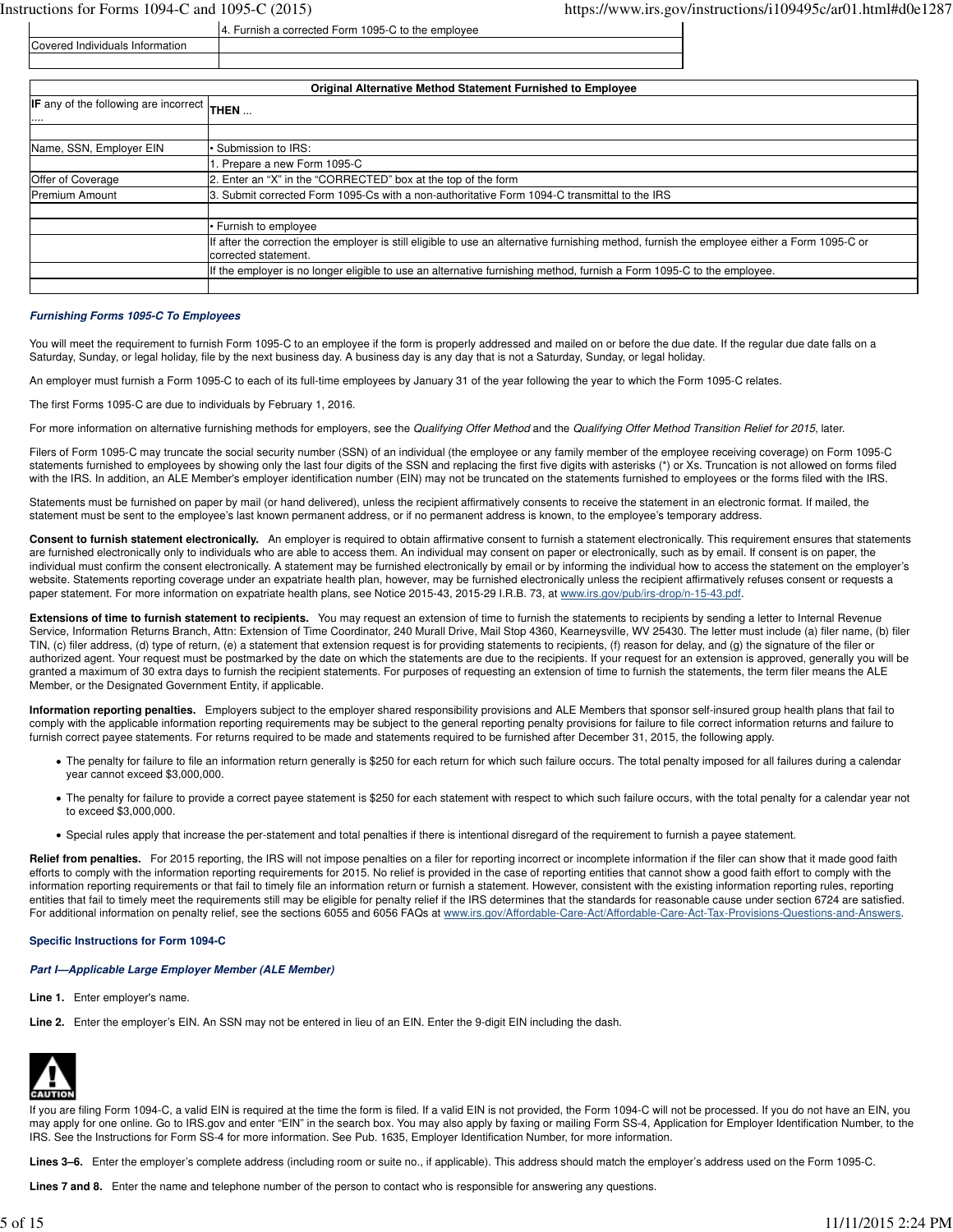If you are a Designated Governmental Entity (DGE) filing on behalf of an employer, complete lines 9–16. If you are not a DGE filing on behalf of an employer do not complete lines 9-16. Instead skip to line 18. See Designated Governmental Entity (DGE) in the Definitions section of these instructions.

**Line 9.** If a DGE is filing on behalf of the employer, enter the name of the DGE.

**Line 10.** Enter the DGE's EIN (including the dash). An SSN may not be entered in lieu of an EIN.



**Note.**

If you are a DGE that is filing Form 1094-C, a valid EIN is required at the time the return is filed. If a valid EIN is not provided, the return will not be processed. If the DGE does not have an EIN when filing Form 1094-C it can get an EIN by applying online at IRS.gov or by faxing or mailing a completed Form SS-4, Application for Employer Identification Number. See Pub. 1635, Employer Identification Number, for more information.

**Lines 11–14.** Enter the DGE's complete address (including room or suite no., if applicable).

Lines 15 and 16. Enter the name and telephone number of the person to contact who is responsible for answering any questions related to the Form 1094-C.

**Line 17.** This line is reserved for future use.

**Line 18.** Enter the total number of Forms 1095-C submitted with this Form 1094-C transmittal.

Line 19. If this Form 1094-C transmittal is the Authoritative Transmittal that reports aggregate employer-level data for the employer, check the box on line 19 and complete Parts II, III, and IV, to the extent applicable. Otherwise, complete the signature portion of Form 1094-C and leave the remainder of the form (lines 20-22 of Part II, and all of Parts III and IV) blank.

 There must be only one Authoritative Transmittal filed for each employer. If this is the only Form 1094-C being filed for the employer, this Form 1094-C must report aggregate employer-level data for the employer and be identified on line 19 as the Authoritative Transmittal. If multiple Forms 1094-C are being filed for an employer so that Forms 1095-C for all full-time employees of the employer are not attached to a single Form 1094-C transmittal (because Forms 1095-C for some full-time employees of the employer are being transmitted separately), one of the Forms 1094-C must report aggregate employer-level data for the employer and be identified on line 19 as the Authoritative Transmittal.

#### **Part II—ALE Member Information**

Reminder. Lines 20-22 should be completed only on the Authoritative Transmittal for the employer. For more information, see Authoritative Transmittal for Employers Filing Multiple Forms 1094-C, earlier.

Line 20. Enter the total number of Forms 1095-C that will be filed by and/or on behalf of the employer. This includes all Forms 1095-C that are filed with this transmittal including those filed for any individuals who enrolled in the employer-sponsored self-insured plan, and for any Forms 1095-C filed with a separate transmittal filed by or on behalf of the employer.

Line 21. If during any month of the calendar year the employer was a member of an Aggregated ALE Group, check "Yes." If you check "Yes," also complete the "Aggregated Group Indicator" in Part III, column (d), and then complete Part IV to list the other members of the Aggregated ALE Group. If, for all 12 months of the calendar year, the employer was not a member of an Aggregated ALE Group, check "No," and do not complete Part III, column (d), or Part IV.

Line 22. If the employer meets the eligibility requirements and is using one of the Offer Methods and/or one of the forms of Transition Relief indicated, it must check each applicable box. See the description of the Offer Methods and Section 4980H Transition Relief, later.

# **A. Qualifying Offer Method.**

Check this box if the employer is eligible to use and is using the Qualifying Offer Method to report the information on Form 1095-C for one or more full-time employees. To be eligible to use the Qualifying Offer Method for reporting, the employer must certify that it made a Qualifying Offer to one or more of its full-time employees for all months during the year in which the employee was a full-time employee for whom an employer shared responsibility payment could apply. Additional requirements described below must be met to be eligible to use the alternative method for furnishing Form 1095-C to employees under the Qualifying Offer Method.

Alternative Method of Completing Form 1095-C under the Qualifying Offer Method. If the employer reports using this method, it must not complete Form 1095-C, Part II, line 15, for any month for which a Qualifying Offer is made. Instead it must enter the Qualifying Offer code 1A on Form 1095-C, line 14, for any month for which the employee received a Qualifying Offer (or in the all 12 months box if the employee received a Qualifying Offer for all 12 months), and must leave line 15 blank for any month for which code 1A is entered on line 14.

An employer is not required to use the Qualifying Offer Method, even if it is eligible and instead may enter on line 14 the applicable offer code and then enter on line 15 the dollar amount required as an employee contribution for the lowest-cost employee-only coverage providing minimum value for that month.



If the employer is eligible to use the Qualifying Offer Method, it may report on Form 1095-C by entering the Qualifying Offer code 1A on Form 1095-C, line 14, for any month for which it made a Qualifying Offer to an employee, even if the employee did not receive a Qualifying Offer for all 12 calendar months. However, if an employee receives a Qualifying Offer for less than all 12 months, the employer must furnish a copy of Form 1095-C to the employee (rather than using the alternative method of furnishing Form 1095-C described below) unless the Qualifying Offer Method Transition Relief for 2015 described later applies.

#### **Example.**

Employee's employment with Employer begins on January 1. Employee is in a health coverage waiting period (and an employer shared responsibility payment could not apply with respect to Employee, because Employee is in a Limited Non-Assessment Period) until April 1 and is a full-time employee for the remainder of the calendar year. Employer makes a Qualifying Offer to Employee for coverage beginning on April 1 and for the remainder of the calendar year. Employer is eligible to use the Qualifying Offer method because it has made a Qualifying Offer to at least one full-time employee for all months in which both (1) the employee was a full-time employee and (2) an employer shared responsibility payment could apply with respect to the employee. Employer may use the alternative method of completing Form 1095-C under the Qualifying Offer Method for this Employee. However, unless Employer is eligible for the Qualifying Offer Method Transition Relief for 2015, Employer may not use the alternative method of furnishing Form 1095-C to Employee under the Qualifying Offer Method because Employee did not receive a Qualifying Offer for all 12 months of the calendar year.

#### **Alternative Method of Furnishing Form 1095-C to Employees under the Qualifying Offer Method.**

An employer that is eligible to use the Qualifying Offer Method meets the requirement to furnish Form 1095-C to its full-time employees who received a Qualifying Offer for all 12 months of the calendar year, and who did not enroll in coverage that is self-insured coverage, if it furnishes each of those full-time employees either a copy of Form 1095-C as filed with the IRS or a statement containing the following information.

Employer name, address, and EIN.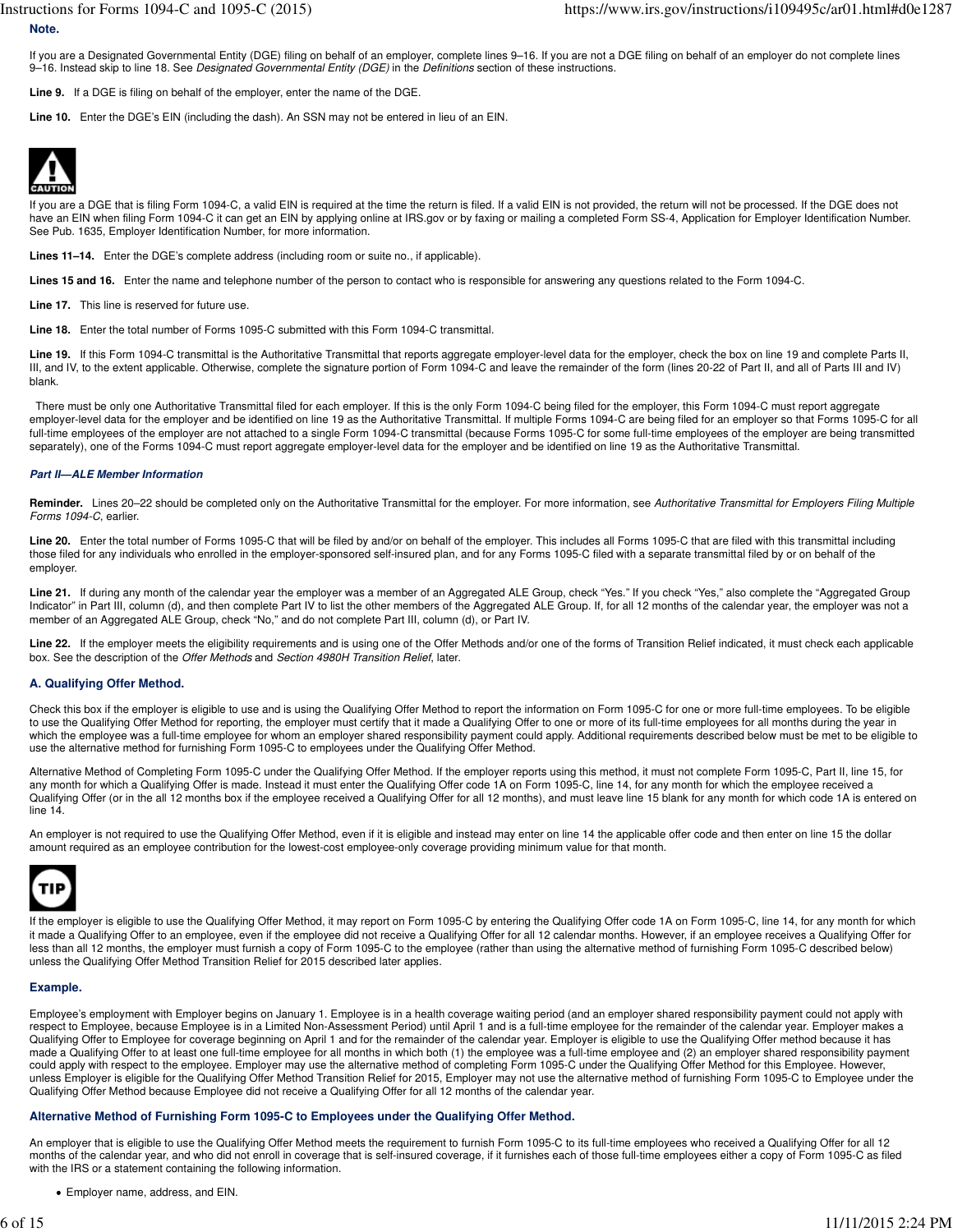- Contact name and telephone number at which the employee may receive information about the offer of coverage and the information on the Form 1095-C filed with the IRS for that employee.
- Notification that, for all 12 months of the calendar year, the employee and his or her spouse and dependents, if any, received a Qualifying Offer and therefore are not eligible for a premium tax credit.
- Information directing the employee to see Pub. 974, Premium Tax Credit (PTC), for more information on eligibility for the premium tax credit.

For a full-time employee who, for all 12 months of the calendar year, received a Qualifying Offer for insured coverage (or a Qualifying Offer for self-insured coverage in which the employee did **not** enroll), the employer may provide the information to the employee by furnishing a copy of Form 1095-C as filed with the IRS (with or without the statement described above) or may provide only the statement described above.

For a full-time employee who received a Qualifying Offer and enrolled in self-insured coverage, the employer must furnish the information reporting enrollment in the coverage on Form 1095-C, Part III. The employer may **not** use the alternative method of furnishing Form 1095-C under the Qualifying Offer Method for that employee.

# **B. Qualifying Offer Method Transition Relief for 2015.**

Check this box if the employer is eligible for and is using the Qualifying Offer Method Transition Relief for the 2015 calendar year to report information on Form 1095-C for one or more full-time employees. To be eligible to use the Qualifying Offer Method Transition Relief, the employer must certify that it made a Qualifying Offer for one or more months of calendar year 2015 to at least 95% of its full-time employees. For this purpose, an employee in a Limited Non-Assessment Period is not included in the 95% calculation.

If an employer reports using this method, it must not complete Form 1095-C, Part II, line 15, for any month for which a Qualifying Offer is made or for which Qualifying Offer Method Transition Relief applies. An employer that reports using this method must enter on Form 1095-C, line 14, either the Qualifying Offer code 1A for any months for which the employee received a Qualifying Offer, or the Qualifying Offer Method Transition Relief code 1I for any months for which the employee did not receive a Qualifying Offer.

An employer is not required to use this method, even if it is eligible and the employer may report on line 14 the applicable offer code and on line 15 the dollar amount required as an employee contribution for the lowest-cost employee-only coverage providing minimum value for that month. An employer may not, for any month, use code 1A or code 1I and also report the dollar amount on line 15.

Alternative Method of Furnishing Form 1095-C to Employees under the Qualifying Offer Method Transition Relief for 2015. Solely for 2015, for any employee of an employer eligible for the Qualifying Offer Method Transition Relief who does not receive a Qualifying Offer for all 12 calendar months, including employees who receive no offer, the employer may, in lieu of providing the employee with a copy of Form 1095-C, furnish a statement containing the following information.

- Employer name, address, and EIN.
- Contact name and telephone number at which the employee may receive information about the offer of coverage (if any) and the information on the Form 1095-C filed with the IRS for that employee.
- A notification indicating that the employee and his or her spouse and dependents, if any, may be eligible for a premium tax credit for one or more months of 2015.
- Information directing the employee to see Pub. 974 for more information on eligibility for the premium tax credit.

An employer that is eligible for the Qualifying Offer Method Transition Relief for any employee who receives a Qualifying Offer for all 12 months of the calendar year may, in lieu of furnishing the employee a copy of Form 1095-C, furnish a statement as described in Alternative Method of Furnishing to Employees Under the Qualifying Offer Method, earlier.

For a full-time employee who, for all 12 months of the calendar year, received a Qualifying Offer for insured coverage (or a Qualifying Offer for self-insured coverage in which the employee did **not** enroll), the employer may provide the information to the employee by furnishing a copy of Form 1095-C as filed with the IRS (with or without the notification described above) or may provide only the notification described above. For a full-time employee who received a Qualifying Offer and enrolled in self-insured coverage, the employer must furnish the information reporting enrollment in the coverage on Form 1095-C, Part III. The employer may **not** use the alternative method of furnishing Form 1095-C under the Qualifying Offer Method for that employee.

# **C. Section 4980H Transition Relief.**

Check this box if the employer is eligible for section 4980H Transition Relief under either:

- 1. 2015 Section 4980H Transition Relief for ALEs with Fewer Than 100 Full-Time Employees, Including Full-Time Equivalent Employees (50-99 Transition Relief), or
- 2. 2015 Transition Relief for Calculation of Assessable Payments Under Section 4980H(a) for ALEs with 100 or More Full-Time Employees, Including Full-Time Equivalent Employees (100 or More Transition Relief).

For a description of the relief, including which employers are eligible for the relief, see Section 4980H Transition Relief for 2015, later. If an employer checks this box, it must also complete Form 1094-C, Part III, column (e), Section 4980H Transition Relief Indicator, to indicate the type of section 4980H transition relief for which it is eligible.

# **D. 98% Offer Method.**

Check this box if the employer is eligible for and is using the 98% Offer Method.To be eligible to use the 98% Offer Method, an employer must certify that taking into account all months during which the individuals were employees of the employer and were not in a Limited Non-Assessment Period, the employer offered, affordable health coverage providing minimum value to at least 98% of its employees for whom it is filing a Form 1095-C employee statement, and offered minimum essential coverage to those employees' dependents. The employer is not required to identify which of the employees for whom it is filing were full-time employees, but the employer is still required, under the general reporting rules, to file Forms 1095-C on behalf of all its full-time employees who were full-time employees for one or more months of the calendar year. To ensure compliance with the general reporting rules, an employer should confirm for any employee for whom it fails to file a Form 1095-C that the employee was not a full-time employee for any month of the calendar year. (For this purpose, the health coverage is affordable if the employer meets one of the section 4980H affordability safe harbors.)

#### **Example.**

Employer has 325 employees. Of those 325 employees, Employer identifies 25 employees as not possibly being full-time employees because they are scheduled to work 10 hours per week and are not eligible for additional hours. Of the remaining 300 employees, 295 are offered affordable minimum value coverage for all periods during which they are employed other than any applicable waiting period (which qualifies as a Limited Non-Assessment Period). Employer files a Form 1095-C for each of the 300 employees (excluding the 25 employees that it identified as not possibly being full-time employees). Employer may use the 98% Offer Method because it makes an affordable offer of coverage that provides minimum value to at least 98% of the employees for whom Employer files a Form 1095-C. Using this method, Employer does not identify whether each of the 300 employees is a full-time employee. However, Employer must still file a Form 1095-C for all of its full-time employees. Employer chooses to file a Form 1095-C on behalf of all 300 employees, including the five employees to whom it did not offer coverage, because if one or more of those employees was, in fact, a full-time employee for one or more months of the calendar year, Employer would be required to have filed a Form 1095-C on behalf of those employees.

# **Note.**

If an employer uses this method, it is not required to complete the "Full-Time Employee Count" in Part III, column (b).

#### **Part III—ALE Member Information—Monthly (Lines 23–35)**

#### **Column (a) Minimum Essential Coverage Offer Indicator.**

If the employer offered minimum essential coverage to at least 95% of its full-time employees and their dependents for the entire calendar year, enter "X" in the "Yes" checkbox on line 23 for "All 12 Months" or for each of the 12 calendar months.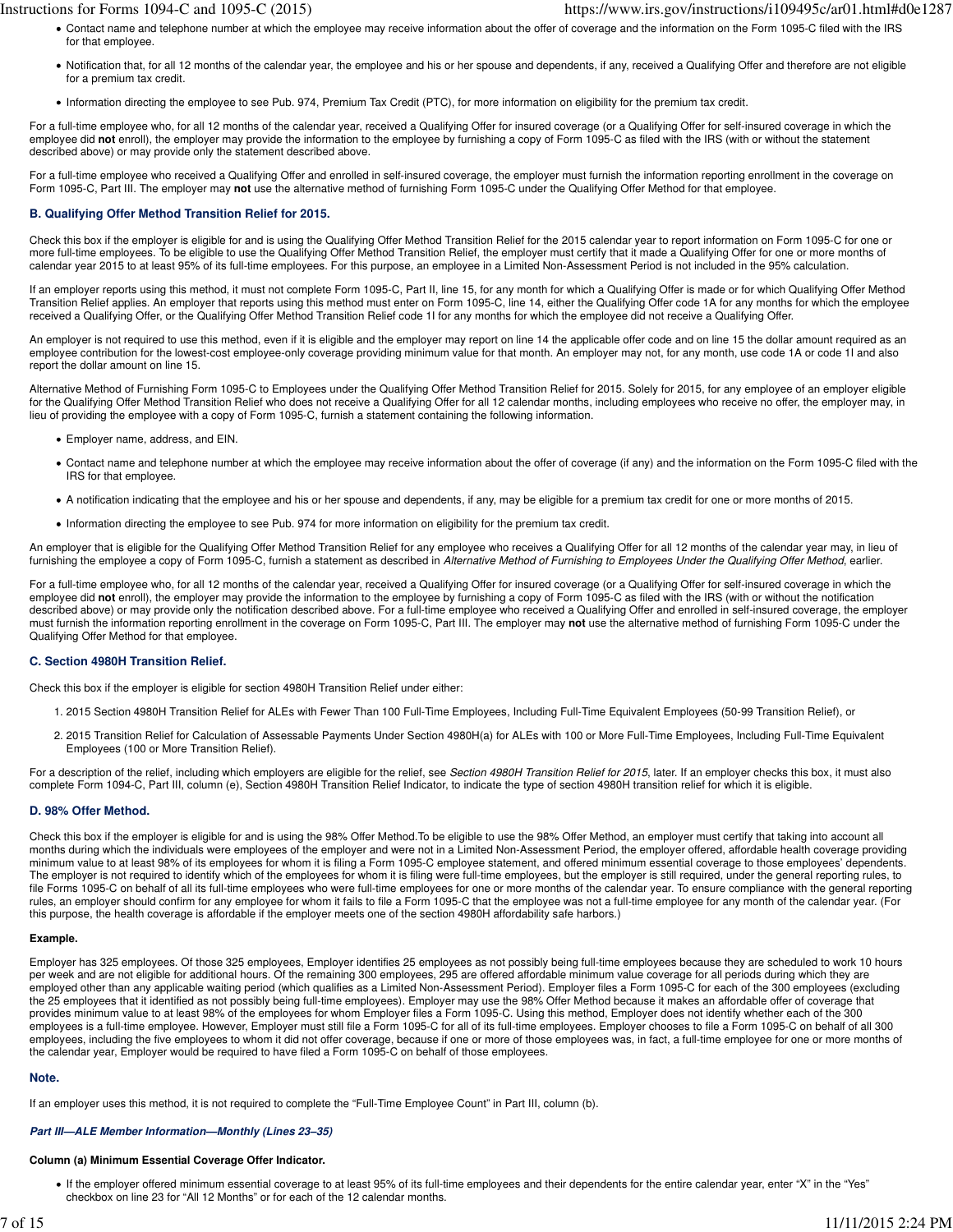- If the employer offered minimum essential coverage to at least 95% of its full-time employees and their dependents only for certain calendar months, enter "X" in the "Yes" checkbox for each applicable month.
- For the months, if any, for which the employer did not offer minimum essential coverage to at least 95% of its full-time employees and their dependents, enter "X" in the "No" checkbox for each applicable month.
- If the employer did not offer minimum essential coverage to at least 95% of its full-time employees and their dependents for any of the 12 months, enter "X" in the "No" checkbox for "All 12 Months" for each of the 12 calendar months.
- However, an employer that did not offer minimum essential coverage to at least 95% of its full-time employees and their dependents but is eligible for certain transition relief described in the instructions later under Section 4980H Transition Relief for 2015 should enter an "X" in the "Yes "checkbox for Part III, line 23, column (a), as applicable. See the instructions later under Section 4980H Transition Relief for 2015.

# **Note.**

For purposes of column (a), an employee in a Limited Non-Assessment Period is not counted in determining whether minimum essential coverage was offered to at least 95% of an employer's full-time employees and their dependents.



An employee who is treated as having been offered health coverage for purposes of section 4980H (even though not actually offered) is treated as offered minimum essential coverage for this purpose. For example, for the months for which the employer is eligible for dependent coverage transition relief, non-calendar year transition relief, or multiemployer arrangement interim guidance (if the employer is contributing on behalf of an employee whether or not the employee is eligible for coverage under the multiemployer plan) with respect to an employee, that employee should be treated as having been offered minimum essential coverage for purposes of column (a). For different rules for purposes of reporting offers of coverage on Form 1095-C, see the specific instructions for Form 1095-C, Part II, line 14.



For purposes of column (a), if the employer offered minimum essential coverage to all but five of its full-time employees and their dependents, and five is greater than 5% of the number of full-time employees of the employer, the employer may report in column (a) as if it offered health coverage to at least 95% of its full-time employees and their dependents (even if it offered health coverage to less than 95% of its full-time employees and their dependents, for example to 75 of its 80 full-time employees and their dependents).

See Definitions, later, for more information on an offer of health coverage.

**Column (b) Full-Time Employee Count for ALE Member.** Enter the number of full-time employees for each month, but do not count any employee in a Limited Non-Assessment Period. (If the number of full-time employees (excluding employees in a Limited Non-Assessment Period) for a month is zero, enter "0".)

### **Note.**

If the employer certified that it was eligible for the 98% Offer Method by selecting box D, on line 22, it is not required to complete column (b).

**Column (c) Total Employee Count for ALE Member.** Enter the total number of all of your employees, including full-time employees and non-full-time employees and employees in a Limited Non-Assessment Period, for each calendar month. An employer must choose to use one of the following days of the month to determine the number of employees per month and must use that day for all months of the year: (1) the first day of each month; (2) the last day of each month; (3) the 12th day of each month; (4) the first day of the first payroll period that starts during each month; or (5) the last day of the first payroll period that starts during each month (provided that for each month that last day falls within the calendar month in which the payroll period starts). If the total number of employees was the same for every month of the entire calendar year, enter that number in line 23, column (c) "All 12 Months" or in the boxes for each month of the calendar year. If the number of employees for any month is zero, enter "0".

Column (d) Aggregated Group Indicator. An employer must complete this column if it checked "Yes" on line 21, indicating that, during any month of the calendar year, it was a member of an Aggregated ALE Group. If the employer was a member of an Aggregated ALE Group during each month of the calendar year, enter "X" in the "All 12 Months" box or in the boxes for each of the 12 calendar months. If the employer was not a member of an Aggregated ALE Group for all 12 months but was a member of an Aggregated ALE Group for one or more month(s), enter "X" in each month for which it was a member of an Aggregated ALE Group. If an employer enters "X" in one or more months in this column, it must also complete Part IV.

Column (e) Section 4980H Transition Relief Indicator. If the employer certifies by selecting box C on line 22, that it is eligible for Section 4980H Transition Relief and is eligible for the 50 to 99 Relief, enter code A. If the employer certifies by selecting box C on line 22, that it is eligible for Section 4980H Transition Relief and is eligible for the 100 or More Relief, enter code B. An employer will not be eligible for both types of relief.

# **Part IV—Other ALE Members of Aggregated ALE Group (Lines 36–65)**

An employer must complete this section if it checks "Yes" on line 21. If the employer was a member of an Aggregated ALE Group for any month of the calendar year, enter the name(s) and EIN of up to 30 of the other Aggregated ALE Group members. If there are more than 30 members of the Aggregated ALE Group, enter the 30 with the highest monthly average number of full-time employees (using the number reported in Part III, column (b), if a number was required to be reported) for the year or for the number of months during which the ALE Member was a member of the Aggregated ALE Group. If any member of the Aggregated ALE Group uses the 98% Offer Method and thus is not required to identify which employees are full-time employees, all Aggregated ALE Group members should use the monthly average number of total employees rather than the monthly average number of full-time employees for this purpose. Regardless of the number of members in the Aggregated ALE Group, list only the 30 members in descending order listing first the member with the highest average monthly number of full-time employees (or highest average number of total employees, if any member of the Aggregated ALE Group uses the 98% Offer Method). The employer must also complete Part III, column (d), to indicate which months it was part of an Aggregated ALE Group.



If you are filing Form 1094-C, a valid EIN is required at the time it is filed. If a valid EIN is not provided, the Form 1094-C will not be processed. If you do not have an EIN, you may apply for one online. Go to IRS.gov and enter "EIN" in the search box. You may also apply by faxing or mailing Form SS-4, Application for Employer Identification Number, to the IRS. See the Instructions for Form SS-4 and Pub. 1635, Employer Identification Number, for more information.

# **Specific Instructions for Form 1095-C**

#### **Part I—Employee**

- **Line 1.** Enter the name of the employee (first name, middle initial, last name).
- **Line 2.** Enter the 9-digit SSN of the employee including the dashes.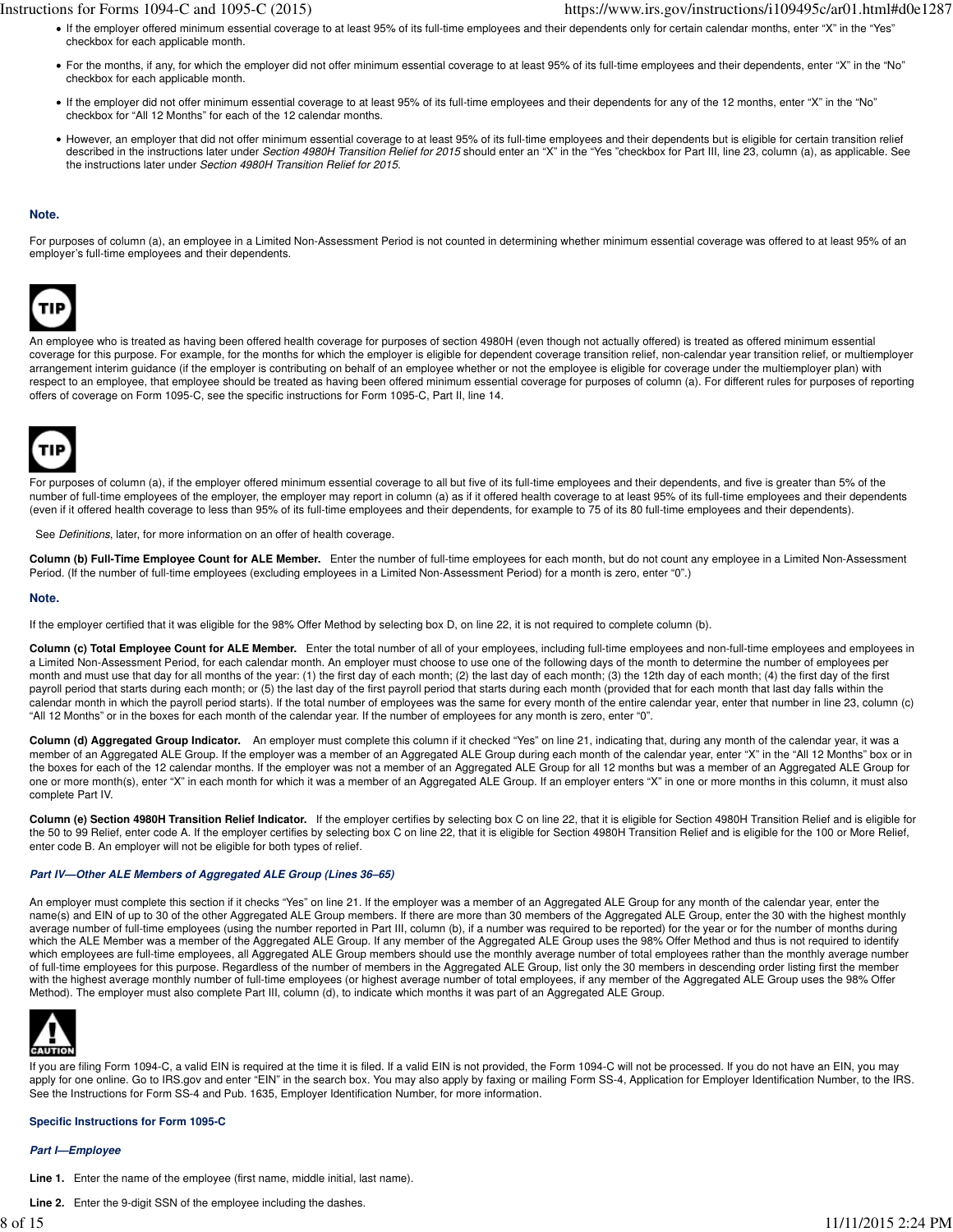Lines 3–6. Enter the employee's complete address (including apartment no., if applicable). A country code is not required for U.S. addresses.

# **Part I—Applicable Large Employer Member (Employer)**

**Line 7.** Enter the name of the employer.

**Line 8.** Enter the employer's EIN. Do not enter an SSN in lieu of an EIN. Enter the 9-digit EIN including the dash. The employer's name and EIN should match the name and EIN of the employer reported on lines 1 and 2 of Form 1094-C.



If you are filing Form 1095-C, a valid EIN is required at the time it is filed. If a valid EIN is not provided, the Form 1095-C will not be processed. If you do not have an EIN, you may apply for one online. Go to IRS.gov and enter "EIN" in the search box. You may also apply by faxing or mailing Form SS-4, Application for Employer Identification Number, to the IRS. See the Instructions for Form SS-4 for more information. See Pub.1635, Employer Identification Number, for further information.

Lines 9 and 11-13. Enter the employer's complete address (including room or suite no., if applicable). This address should match the address reported on lines 3-6 of the Form 1094-C.

**Line 10.** Enter the telephone number of the person to contact whom the recipient may call about the information reported on the form.

## **Part II—Employee Offer and Coverage**

**Plan Start Month.** This box is optional for the 2015 Form 1095-C and the employer may leave it blank; it is anticipated that this box will be mandatory for the 2016 Form 1095-C. To complete the box, enter the two-digit number (01 through 12) indicating the calendar month during which the plan year begins of the health plan in which the employee is offered coverage (or would be offered coverage if the employee were eligible to participate in the plan). If more than one plan year could apply (for instance, if the employer changes the plan year during the year), enter the earliest applicable month. If there is no health plan under which coverage is offered to the employee, enter "00".

**Line 14.** For each calendar month, enter the applicable code from Code Series 1. If the same code applies for all 12 calendar months, enter the applicable code in the "All 12 Months" box and do not complete the individual calendar month boxes, or complete all of the individual calendar month boxes.

 An employer offers health coverage for a month only if it offers health coverage that would provide coverage for every day of that calendar month. Thus, if an employee terminates coverage before the last day of the month, the employee does not actually have an offer of coverage for that month. See line 16, code 2B later for how the employer may complete line 16 in the event an employee terminates coverage before the last day of the month.

 A code must be entered for each calendar month January through December, even if the employee was not a full-time employee for one or more of the calendar months. Enter the code identifying the type of health coverage actually offered by the employer (or on behalf of the employer) to the employee, if any. Do not enter a code for any other type of health coverage the employer is treated as having offered (but the employee was not actually offered coverage). For example, do not enter a code for health coverage the employer is treated as having offered (but did not actually offer) under the dependent coverage transition relief, or non-calendar year transition relief, even if the employee is included in the count of full-time employees offered minimum essential coverage for purposes of Form 1094-C, Part III, column (a). If the employee was not actually offered coverage, enter Code 1H (no offer of coverage) on line 14.

 For reporting offers of coverage for 2015, an employer relying on the multiemployer arrangement interim guidance should enter code 1H on line 14 for any month for which the employer enters code 2E on line 16 (indicating that the employer was required to contribute to a multiemployer plan on behalf of the employee for that month and therefore is eligible for multiemployer interim rule relief). For a description of the multiemployer arrangement interim guidance, see Offer of health coverage in the Definitions section. For reporting for 2015, Code 1H may be entered without regard to whether the employee was eligible to enroll or enrolled in coverage under the multiemployer plan. For reporting for 2016 and future years, ALE Members relying on the multiemployer arrangement interim guidance may be required to report offers of coverage made through a multiemployer plan in a different manner.

# **Indicator Codes for Employee Offer and Coverage (Form 1095-C, Line 14)**

**Code Series 1— Offer of Coverage.** The Code Series 1 indicator codes specify the type of coverage, if any, offered to an employee, the employee's spouse, and the employee's dependents. The term "dependent" has the specific meaning set forth in the *Definitions* section of these instructions. In addition, for this purpose an offer of coverage is treated as made to an employee's dependents only if the offer of coverage is made to an unlimited number of dependents regardless of the actual number of dependents, if any, an employee has during any particular calendar month.

 An offer of COBRA continuation coverage that is made to a former employee upon termination of employment should not be reported as an offer of coverage on line 14. For a terminated employee, code 1H (No offer of coverage) should be entered for any month for which the offer of COBRA continuation coverage applies.

 An offer of COBRA continuation coverage that is made to an active employee (for instance, an offer of COBRA continuation coverage that is made due to a reduction in the employee's hours that resulted in the employee no longer being eligible for coverage under a plan) is reported in the same manner and using the same code as an offer of that type of coverage to any other active employee.

If the type of coverage, if any, offered to an employee was the same for all 12 months in the calendar year, enter the Code Series 1 indicator code corresponding to the type of coverage offered in the "All 12 Months" box or in each of the 12 boxes for the calendar months.

**1A.** Qualifying Offer: Minimum essential coverage providing minimum value offered to full-time employee with employee contribution for self-only coverage equal to or less than 9.5% mainland single federal poverty line and at least minimum essential coverage offered to spouse and dependent(s).



This code may be used to report for specific months for which a Qualifying Offer was made, even if the employee did not receive a Qualifying Offer for all 12 months of the calendar year. However, an employer may not use the Alternative Furnishing Method for an employee who did not receive a Qualifying Offer for all 12 calendar months (except in cases in which the employer is eligible for and reports using the Alternative Furnishing Method for 2015 Qualifying Offer Method Transition Relief as described in these instructions).

- **1B.** Minimum essential coverage providing minimum value offered to employee only.
- **1C.** Minimum essential coverage providing minimum value offered to employee and at least minimum essential coverage offered to dependent(s) (not spouse).
- **1D.** Minimum essential coverage providing minimum value offered to employee and at least minimum essential coverage offered to spouse (not dependent(s)).
- **1E.** Minimum essential coverage providing minimum value offered to employee and at least minimum essential coverage offered to dependent(s) and spouse.
- **1F.** Minimum essential coverage NOT providing minimum value offered to employee; employee and spouse or dependent(s); or employee, spouse and dependents.
- **1G.** Offer of coverage to employee who was not a full-time employee for any month of the calendar year (which may include one or more months in which the individual was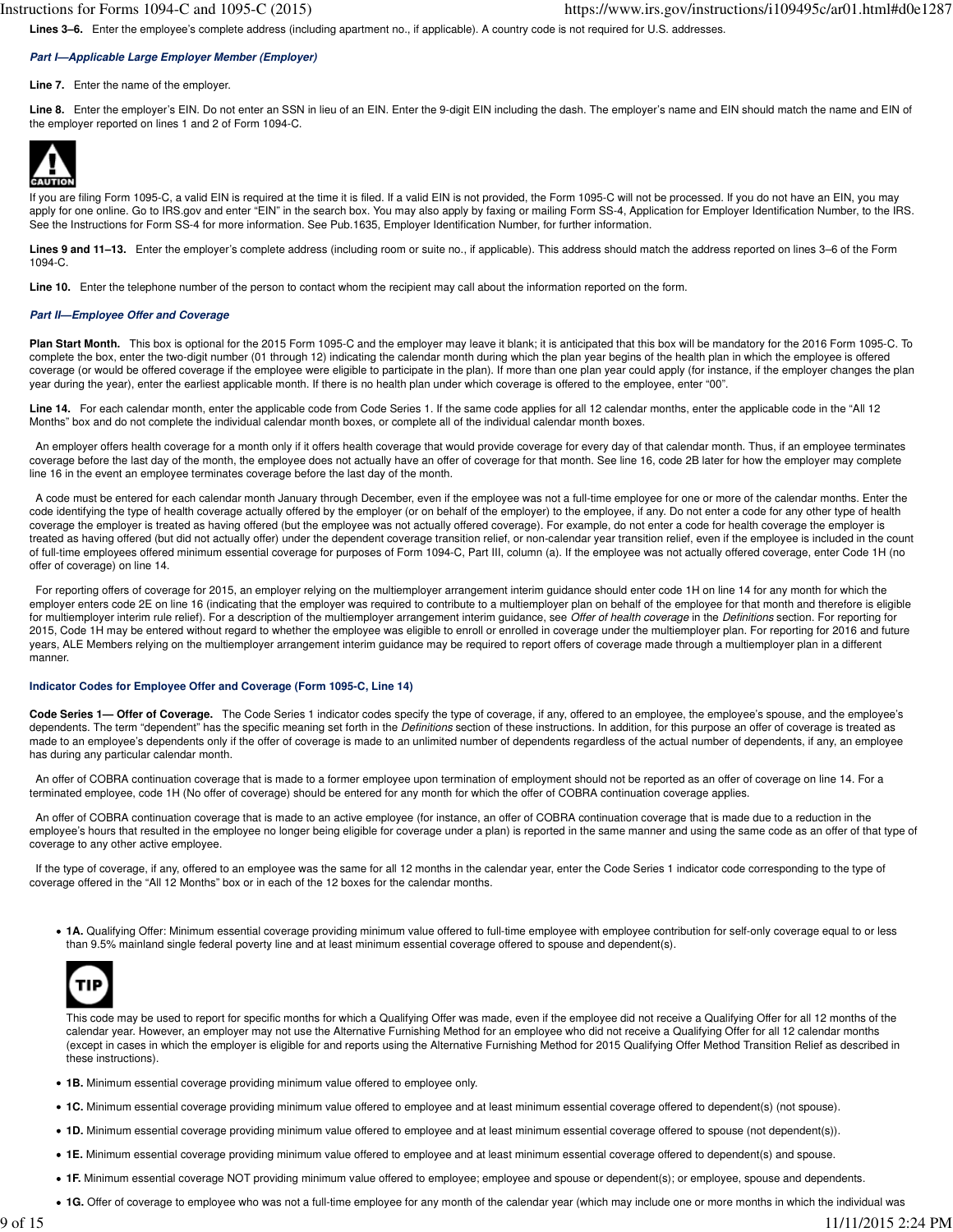not an employee) and who enrolled in self-insured coverage for one or more months of the calendar year.

- **1H.** No offer of coverage (employee not offered any health coverage or employee offered coverage that is not minimum essential coverage, which may include one or more months in which the individual was not an employee).
- **1I.** Qualifying Offer Transition Relief 2015: Employee (and spouse or dependents) received no offer of coverage; received an offer that is not a qualifying offer; or received a qualifying offer for less than 12 months.

Line 15. Complete line 15 only if code 1B, 1C, 1D, or 1E is entered on line 14 either in the "All 12 Months" box or in any of the monthly boxes. Enter the amount of the employee share of the lowest-cost monthly premium for self-only minimum essential coverage providing minimum value that is offered to the employee. Enter the amount including any cents. For purposes of determining the monthly employee contribution, an employer may divide the total employee share of the premium for the plan year by the number of months in the plan year to determine the monthly employee contribution for the plan year. This monthly employee contribution would then be reported for any months of that plan year that fall in the 2015 calendar year. For example, if the plan year begins January 1, the employer may determine the amount to report for each month by taking the total annual employee contribution for all 12 months and dividing by 12. If the plan year begins April 1, the employer may determine the amount to report for January through March, 2015 by taking the total annual employee contribution for the plan year ending March 31, 2015, and dividing by 12, and may determine the amount to report for April through December, 2015 by taking the total annual employee contribution for the plan year ending March 31, 2016, and dividing by 12. If the employee is offered coverage but is not required to contribute any amount towards the premium, enter "0.00" (do not leave blank). If the employee share of the lowest-cost monthly premium amount was the same amount for all 12 calendar months, enter that monthly amount in each monthly box or enter that monthly amount in the "All 12 Months" box and do not complete the monthly boxes. If the employee share of the lowest-cost monthly amount was not the same for all 12 months, enter the amount in each calendar month for which the employee was offered minimum value coverage.



For line 15, enter the lowest-cost monthly premium for self-only minimum essential coverage providing minimum value that is offered to the employee. This amount may not be the amount the employee is paying for the coverage, for example, if the employee chose to enroll in more expensive coverage such as family coverage.

**Line 16.** For each calendar month, enter the applicable code, if any, from Code Series 2. You may enter only one code from Code Series 2 per calendar month. The instructions below address which code to use for a month if more than one code from Series 2 could apply. If the same code applies for all 12 calendar months, enter the applicable code in each monthly box or enter the code in the "All 12 Months" box. If none of the codes apply for a calendar month, leave the line blank for that month.

**Code Series 2—Section 4980H Safe Harbor Codes and Other Relief for Employers.** An employer enters the applicable Code Series 2 indicator code, if any, on line 16 to report for one or more months of the calendar year that one of the following situations applied to the employee: the employee was not employed or was not a full-time employee; the employee enrolled in the minimum essential coverage offered; the employee was in a Limited Non-Assessment Period with respect to section 4980H(b); non-calendar year transition relief applied to the employee; the employer met one of the section 4980H affordability safe harbors with respect to this employee; or the employer was eligible for multiemployer interim rule relief for this employee. In some circumstances more than one situation could apply to the same employee in the same month. For example, an employee could be enrolled in health coverage for a particular month during which he or she is not a full-time employee. However, only one code may be used for a particular calendar month. For any month in which an employee enrolled in minimum essential coverage, indicator code 2C reporting enrollment is used instead of any other indicator code that could also apply (but see the exception to this rule below, regarding the multiemployer interim rule relief). For an employee who did not enroll in health coverage, there are some specific ordering rules for which code to use. See the descriptions of the codes.

- **2A.** Employee not employed during the month. Enter code 2A if the employee was not employed on any day of the calendar month. Do not use code 2A for a month if the individual was an employee of the employer on any day of the calendar month. Do not use code 2A for the month during which an employee terminates employment with the employer.
- **2B.** Employee not a full-time employee. Enter code 2B if the employee is not a full-time employee for the month and did not enroll in minimum essential coverage, if offered for the month. Enter code 2B also if the employee is a full-time employee for the month and whose offer of coverage (or coverage if the employee was enrolled) ended before the last day of the month solely because the employee terminated employment during the month (so that the offer of coverage or coverage would have continued if the employee had not terminated employment during the month). Also use this code for January 2015 if the employee was offered health coverage no later than the first day of the first payroll period that begins in January 2015 and the coverage offered was affordable for purposes of the employer shared responsibility provisions under section 4980H and provided minimum value.
- **2C.** Employee enrolled in coverage offered. Enter code 2C for any month in which the employee enrolled in health coverage offered by the employer for each day of the month, regardless of whether any other code in Code Series 2 (other than code 2E) might also apply (for example, the code for a section 4980H affordability safe harbor). Do not enter 2C in line 16 if code 1G is entered in the All 12 Months Box in line 14 because the employee was not a full-time employee for any months of the calendar year. Do not enter code 2C in line 16 for any month in which a terminated employee is enrolled in COBRA continuation coverage (enter code 2A).
- **2D.** Employee in a section 4980H(b) Limited Non-Assessment Period. Enter code 2D for any month during which an employee is in a Limited Non-Assessment Period for section 4980H(b).

If an employee is in an initial measurement period, enter code 2D (employee in a section 4980H(b) Limited Non-Assessment Period) for the month, and not code 2B (employee not a full-time employee). For an employee in a section 4980H(b) Limited Non-Assessment Period for whom the employer is also eligible for the multiemployer interim rule relief for the month, enter code 2E (multiemployer interim rule relief) and not code 2D (employee in a Limited Non-Assessment Period).

- **2E.** Multiemployer interim rule relief. Enter code 2E for any month for which the multiemployer arrangement interim guidance applies for that employee, regardless of whether any other code in Code Series 2 (including code 2C) might also apply. This relief is described under Offer of Health Coverage in the Definitions section of these instructions.
- **2F.** Section 4980H affordability Form W-2 safe harbor. Enter code 2F if the employer used the section 4980H Form W-2 safe harbor to determine affordability for purposes of section 4980H(b) for this employee for the year. If an employer uses this safe harbor for an employee, it must be used for all months of the calendar year for which the employee is offered health coverage.
- **2G.** Section 4980H affordability federal poverty line safe harbor. Enter code 2G if the employer used the section 4980H federal poverty line safe harbor to determine affordability for purposes of section 4980H(b) for this employee for any month(s).
- 2H. Section 4980H affordability rate of pay safe harbor. Enter code 2H if the employer used the section 4980H rate of pay safe harbor to determine affordability for purposes of section 4980H(b) for this employee for any month(s).

# **Note.**

Codes 2F through 2H: Although employers may use the section 4980H affordability safe harbors to determine affordability for purposes of the multiemployer arrangement interim guidance, an employer eligible for the relief provided in the multiemployer arrangement interim guidance for a month for an employee should enter code 2E (multiemployer interim rule relief), and not a code for the section 4980H affordability safe harbors (codes 2F, 2G, or 2H).

• 2I. Non-calendar year transition relief applies to this employee. Enter code 2I if non-calendar year transition relief for section 4980H(b) applies to this employee for the month. See the instructions later under Section 4980H Transition Relief for 2015 and 2015 Section 4980H(b) Transition Relief for Employers with Non-Calendar Year Plans (Form 1095-C, line 16, code 2I), for a description of this relief.

### **Note.**

References to 9.5% in the affordability safe harbors and alternative reporting methods may be subject to change if future IRS guidance provides that the percentage is indexed in the same manner as that percentage is indexed for purposes of applying the affordability thresholds under Internal Revenue Code section 36B (the premium tax credit). In general this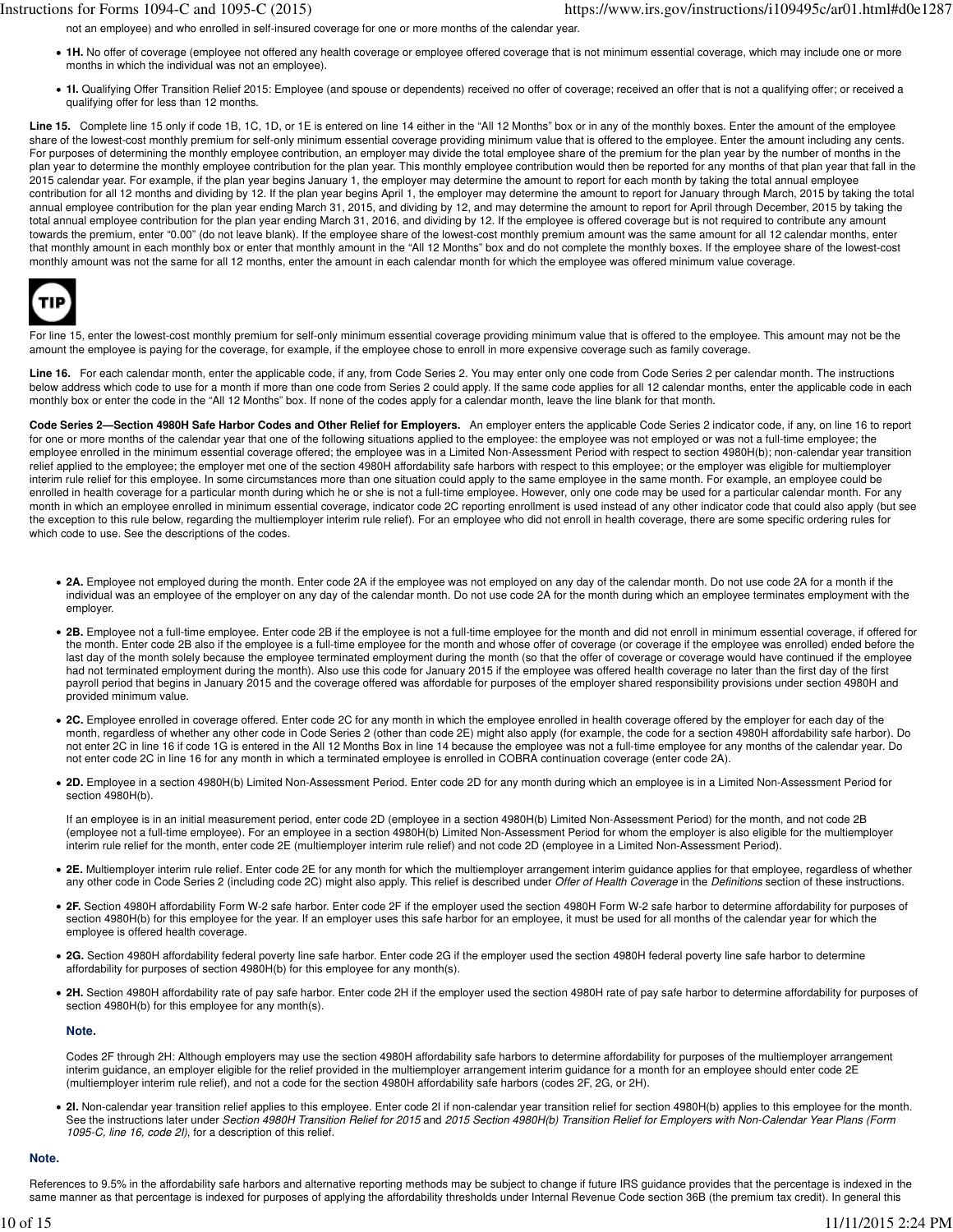# **Part III—Covered Individuals (Lines 17–22)**

Complete Part III ONLY if the employer offers employer-sponsored self-insured health coverage in which the employee or other individual enrolled. For this purpose, employersponsored self-insured health coverage does not include coverage under a multiemployer plan.

An ALE Member with a self-insured major medical plan and a health reimbursement arrangement (HRA) is required to report the coverage of an individual enrolled in both types of minimum essential coverage in Part III under only one of the arrangements. An ALE Member with an insured major medical plan and an HRA is not required to report in Part III HRA coverage of an individual if the individual is eligible for the HRA because the individual enrolled in the insured major medical plan. An ALE Member with an HRA must report coverage under the HRA in Part III for any individual who is not enrolled in a major medical plan of the ALE Member (for example if the individual is enrolled in a group health plan of another employer (such as spousal coverage)).

If the employer is completing Part III, enter "X" in the check box in Part III. If the employer is not completing Part III, do not enter "X" in the check box in Part III.

This part **must** be completed by an employer offering self-insured health coverage for any individual who was an employee for one or more calendar months of the year, whether full-time or non-full-time, and who enrolled in the coverage.



All employee family members that are covered individuals through the employee's enrollment (for example, because the employee elected family coverage) must be included on the same form as the employee (or individual to whom the offer was made). For example, if the employee is offered family coverage by his or her employer under a self-insured health plan and enrolls in the family coverage, the employee and the employee's family members that are covered under the plan must all be reported on Form 1095-C.

If two or more employees employed by the same employer are spouses or employee and dependent, and one employee enrolled in a coverage option under the plan that also covered the other employee(s) (for example, one employee spouse enrolled in family coverage that provided coverage to the other employee spouse and their employee dependent child), the enrollment information should be reflected only on the Form 1095-C for the employee who enrolled in the coverage (but would report the other employee family members as covered individuals).

**Coverage of Non-Employee.** This part **may** be completed by an employer offering self-insured health coverage for any other individual who enrolled in the coverage under the plan for one or more calendar months of the year but was not an employee for any calendar month of the year, such as a non-employee director, a retired employee who retired in a previous year, a terminated employee receiving COBRA continuation coverage who terminated employment during a previous year, and a non-employee COBRA beneficiary (but not including an individual who obtained coverage through the employee's enrollment, such as a spouse or dependent obtaining coverage when an employee elects COBRA continuation coverage that is family coverage). If the Form 1095-C is used with respect to an individual who was not an employee for any month of the calendar year, Part II must be completed by using code 1G in the "All 12 Months" box or the box for each month of the calendar year.



In the case of a non-employee individual who enrolls in the coverage under a self-insured health plan, all family members that are covered individuals due to the individual's enrollment must be included on the same Form 1095-B or Form 1095-C as the individual who is offered, and enrolls in, the coverage.

Columns (a) through (d), as applicable, must be completed for each individual enrolled in the coverage, including the employee reported on line 1. Enter the nine-digit SSN or other TIN for each covered individual in column (b). Enter a date of birth in column (c) only if an SSN or other TIN is not entered in column (b). Column (d) will be checked if the individual was covered for at least one day in every month of the year. For individuals who were covered for some but not all months, information will be entered in column (e) indicating the months for which these individuals were covered. If there are more than 6 covered individuals, complete this information on the additional covered individuals on Part III Covered Individuals — Continuation Sheet(s). Do not count the Continuation Sheet(s) as additional Forms 1095-C in the count of forms submitted with the accompanying Form 1094-C.



Governmental Unit employers offering self-insured health coverage that have delegated another governmental unit (DGE) for purposes of reporting and furnishing enrollment information (meaning the information that otherwise would be reported on Form 1095-C, Part III), but have not designated a DGE for purposes of reporting and furnishing offer of coverage information (meaning the information that is reported on Form 1095-C, Part II), should file and furnish Forms 1095-C with a completed Part I and Part II, but not a completed Part III, and **should not check the box indicating that the Governmental Unit offers self-insured health coverage**. In this case, the DGE should file Forms 1094-B and 1095-B to report enrollment information for employees on behalf of the Governmental Unit. See FAQs on IRS.gov.

A DGE that has been delegated by a Governmental Unit for purposes of reporting and furnishing both offer of coverage and enrollment information (meaning the information that would be reported on Parts II and III of Form 1095-C) should file Forms 1094-C and 1095-C to report the information for employees on behalf of the Governmental Unit.

**Column (a).** Enter the name of each covered individual.

Column (b). Enter the 9-digit SSN for each covered individual including the dashes. For covered individuals who are not the employee listed in Part I, a taxpayer identification number (TIN), rather than an SSN, may be entered if the covered individual does not have an SSN, or the field may be left blank if the covered individual does not have a TIN.

**Column (c).** Enter a date of birth (MM/DD/YYYY) for the covered individual only if column (b) is blank.

**Column (d).** Check this box if the individual was covered for at least **one day** per month for all 12 months of the calendar year.

Column (e). If the individual was not covered for all 12 months of the calendar year, check the applicable box(es) for the months in which the individual was covered for at least one day in the month.

#### **Definitions**

This section contains the definitions of key terms used in Forms 1094-C and 1095-C and these instructions. For definitions of terms not included in this section, see the final regulations under section 4980H, T.D. 9655, 2014-9 I.R.B. 541, and section 6056, T.D. 9661, 2014-13 I.R.B. 855.

**Aggregated ALE Group.** An Aggregated ALE Group refers to a group of ALE Members treated as a single employer under section 414(b), 414(c), 414(m), or 414(o). An ALE Member is a member of an Aggregated ALE Group for a month if it is treated as a single employer with the other members of the group on any day of the calendar month. If an ALE is made up of only one person or entity, that one ALE Member is not a part of an Aggregated ALE Group. Government entities and churches or conventions or associations of churches may apply a reasonable, good faith interpretation of the aggregation rules under section 414 in determining their status as an ALE or member of an Aggregated ALE Group.

Applicable Large Employer (ALE). An ALE is, for a particular calendar year, any single employer, or group of employers treated as an Aggregated ALE Group, that employed an average of at least 50 full-time employees (including full-time equivalent employees) on business days during the preceding calendar year. For purposes of determining an employer's average number of employees, disregard an employee for any month in which the employee has coverage under a plan described in section 4980H(c)(2)(F) (generally, TRICARE or Veterans Administration coverage). For 2015, an employer may determine its status as an ALE by reference to a period of at least six consecutive months during 2014 rather than the entire 2014 calendar year. See section XV.D.3 of the preamble to the final regulations under section 4980H. A new employer (that is, an employer that was not in existence on any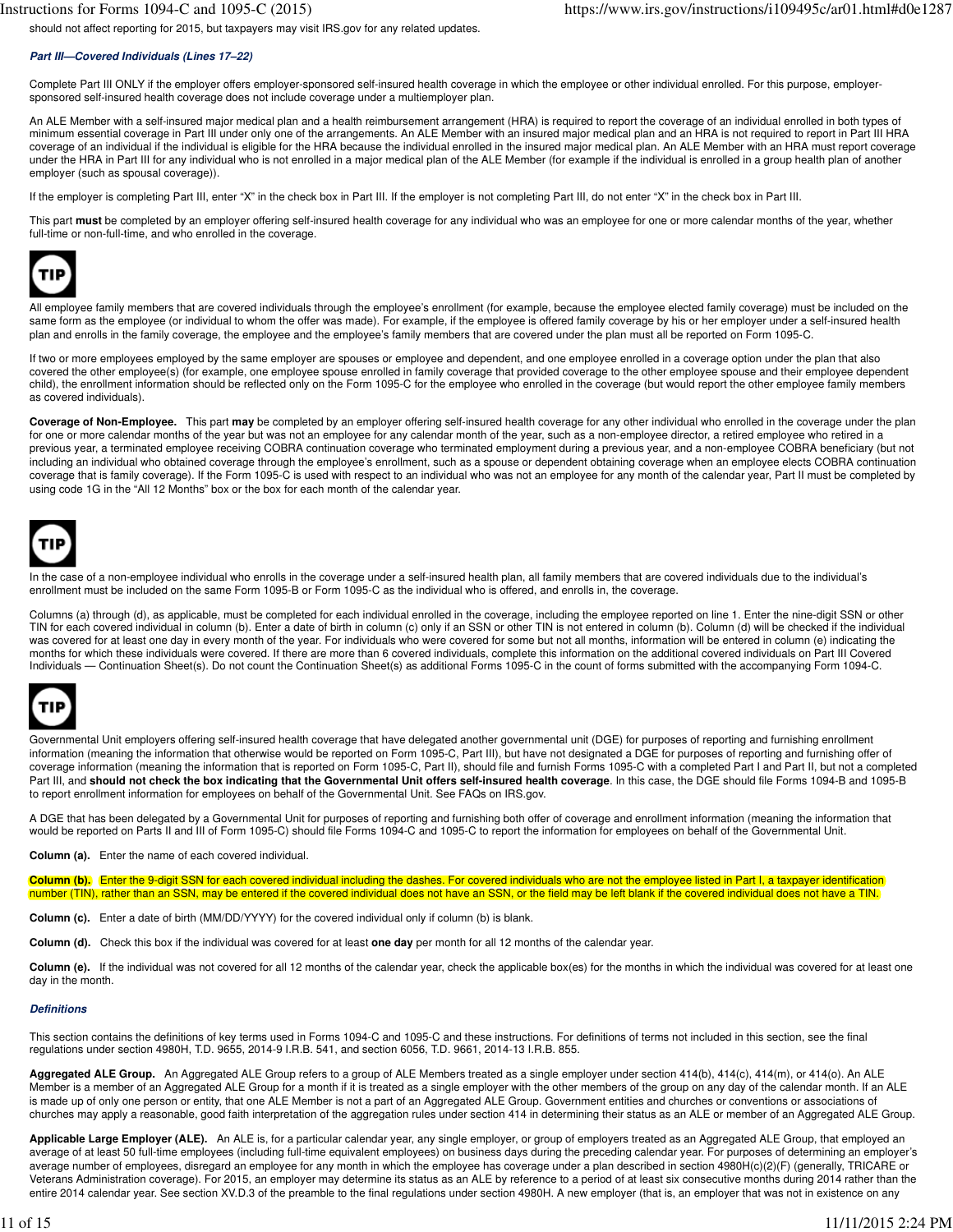business day in the prior calendar year) is an ALE for the current calendar year if it reasonably expects to employ, and actually does employ, an average of at least 50 full-time employees (including full-time equivalent employees) on business days during the current calendar year.

**Applicable Large Employer Member (ALE Member).** An ALE Member is a single person or entity that is an ALE, or if applicable, each person or entity that is a member of an Aggregated ALE Group. A person or entity that does not have employees or only has employees with no hours of service (for example, only employees whose entire service consists of work outside of the United States that does not count as hours of service under section 4980H) is not an ALE Member.

**Bona fide volunteer.** A bona fide volunteer is an employee of a government entity or tax-exempt organization whose only compensation from that entity or organization is (1) reimbursement for (or reasonable allowance for) reasonable expenses incurred in the performance of services by volunteers, or (2) reasonable benefits (including length of service awards), and nominal fees, customarily paid by similar entities in connection with the performance of services by volunteers.

**COBRA continuation coverage.** COBRA continuation coverage is health coverage that is required to be offered under the Consolidated Omnibus Budget Reconciliation Act of 1986 (COBRA) in certain circumstances in which an employee or other individual covered under a health plan loses eligibility for coverage under that health plan (for example, because the employee terminates employment or has a reduction in hours). For purposes of these instructions, COBRA continuation coverage also includes coverage required under any other federal or state law that provides continuation coverage comparable to that provided under COBRA. For additional details, see section 4980B and Regulations sections 54.4980B-1 through 54.4980B-10.

**Dependent.** A dependent is an employee's child, including a child who has been legally adopted or legally placed for adoption with the employee, who has not reached age 26. A child reaches age 26 on the 26th anniversary of the date the child was born and is treated as a dependent for the entire calendar month during which he or she reaches age 26. For this purpose, a dependent does not include stepchildren, foster children, or a child that does not reside in the United States (or a country contiguous to the United States) and who is not a United States citizen or national. For this purpose, a dependent does not include a spouse.

**Designated Governmental Entity (DGE).** A DGE is a person or persons that are part of or related to the Governmental Unit that is the ALE Member and that is appropriately designated for purposes of these reporting requirements. In the case of a Governmental Unit that has delegated some or all of its reporting responsibilities to a DGE with respect to some or all of its employees, one Authoritative Transmittal must still be filed for that Governmental Unit reporting aggregate employer-level data for all employees of the Governmental Unit (including those for whom the Governmental Unit has delegated its reporting responsibilities). For more information, see Authoritative Transmittal for Employers Filing Multiple Forms 1094-C.

**Eligible Employer-Sponsored Plan.** An eligible Employer-Sponsored Plan refers to group health insurance coverage for employees under (1) a governmental plan, such as the Federal Employees Health Benefits Program (FEHB), (2) an insured plan or coverage offered in the small or large group market within a state, (3) a grandfathered health plan offered in a group market, or (4) a self-insured group health plan for employees.

Employee. For this purpose, an employee is an individual who is an employee under the common-law standard for determining employer-employee relationships. An employee does not include a sole proprietor, a partner in a partnership, an S corporation shareholder who owns at least 2-percent of the S corporation, a leased employee within the meaning of section 414(n) of the Code, or a worker that is a qualified real estate agent or direct seller. If an employee is an employee of more than one employer of the same Aggregated ALE Group during a calendar month, the employee is treated as an employee of the employer for whom the employee has the greatest number of hours of service for that calendar month; if the employee has an equal number of hours of service for two or more employers of the same Aggregated ALE Group for the calendar month, those employers must treat one of the employers as the employer of that employee for that calendar month. See One Form 1095-C for Each Employee of Each Employer for a discussion of reporting in these circumstances. See Pub.15-A, Employer's Supplemental Tax Guide, for more information on determining who is an employee.

# **Note.**

In certain circumstances, an employee may have a break in service (including a break in service due to a termination of employment) during which the individual does not earn hours of service, but upon beginning to earn hours of service again the employer must treat the individual as a continuing employee rather than a new hire for purposes of certain rules under the section 4980H regulations. See Regulations sections 54.4980H-3(c)(4) and 54.4980H-3(d)(6). These rules do not impact whether the individual was an employee during the break in service, so the individual should only be treated as an employee during the break in service for purposes of reporting if the individual remained an employee during that period (and had not terminated employment with the employer). For example, an employee on unpaid leave during the break in service would be treated as an employee for reporting purposes during the break in service, while a former employee whose employment had been terminated during the break in service would not be treated as an employee for reporting purposes.

**Employer.** For purposes of these instructions, an employer is the person that is the employer of an employee under the common-law standard for determining employer-employee relationships and that is subject to the employer shared responsibility provisions of section 4980H (these employers are referred to as ALE Members). For more information on which employers are ALE Members, see the definition of Applicable Large Employer Member (ALE Member).

Full-time employee. A full-time employee is an employee who, for a calendar month, is employed an average of at least 30 hours of service per week with the employer. For this purpose, 130 service hours in a calendar month is treated as the monthly equivalent of at least 30 hours per week. An employer must complete information for all twelve months of the calendar year for any of its employees who were full-time employees for one or more months of the calendar year. For more information on the identification of full-time employees, see Regulations sections 54.4980H-1(a)(21) and 54.4980H-3 and Notice 2014-49, 2014-41 I.R.B. 66 (which describes a proposed approach to the application of the look-back measurement method in situations in which the measurement period applicable to an employee changes).

# **Note.**

A retiree (meaning an individual who was not an employee during the applicable period) is not a full-time employee. However, if the retiree was a full-time employee for any month of the calendar year (for example, before retiring mid-year), the employer must complete information in Part II of Form 1095-C for all twelve months of the calendar year, using the appropriate codes.



An employer need not file a Form 1095-C for an individual who for each month of a calendar year is either not an employee of the employer or is an employee in a Limited Non-Assessment Period. However, for the months in which the employee was an employee of the employer, such an employee would be included in the total employee count reported on Form 1094-C, Part III, Column (c). Also, if during the Limited Non-Assessment Period the employee enrolled in coverage under a self-insured employer-sponsored plan, the employer must file a Form 1095-C for the employee to report coverage information for the year.

Full-time equivalent employee. A combination of employees, each of whom individually is not treated as a full-time employee because he or she is not employed on average at least 30 hours of service per week with an employer, but who, in combination, are counted as the equivalent of a full-time employee solely for purposes of determining whether the employer is an ALE. For rules on how to determine full-time equivalent employees, see Regulations section 54.4980H-2(c).

Governmental Unit and Agency or Instrumentality of a Governmental Unit. A Governmental Unit is the government of the United States, any State or political subdivision thereof, or any Indian tribal government (as defined in section 7701(a)(40)) or subdivision of an Indian tribal government (as defined in section 7871(d)). For purposes of these instructions, references to a Governmental Unit include an Agency or Instrumentality of a Governmental Unit. Until guidance is issued that defines the term Agency or Instrumentality of a Governmental Unit for purposes of section 6056, an entity may determine whether it is an Agency or Instrumentality of a Governmental Unit based on a reasonable and good faith interpretation of existing rules relating to agency or instrumentality determinations for other federal tax purposes.

**Health coverage.** As used in these instructions, health coverage refers to minimum essential coverage, unless otherwise indicated.

Hours of service. An hour of service is each hour for which an employee is paid, or entitled to payment, for the performance of duties for the employer, and each hour for which an employee is paid, or entitled to payment, for a period of time during which no duties are performed due to vacation, holiday, illness, incapacity (including disability), layoff, jury duty, military duty, or leave of absence. An hour of service does not include any hour of service performed as a Bona Fide Volunteer of a government entity or tax-exempt entity, as part of a Federal Work-Study Program (or a substantially similar program of a State or political subdivision thereof) or to the extent the compensation for services performed constitutes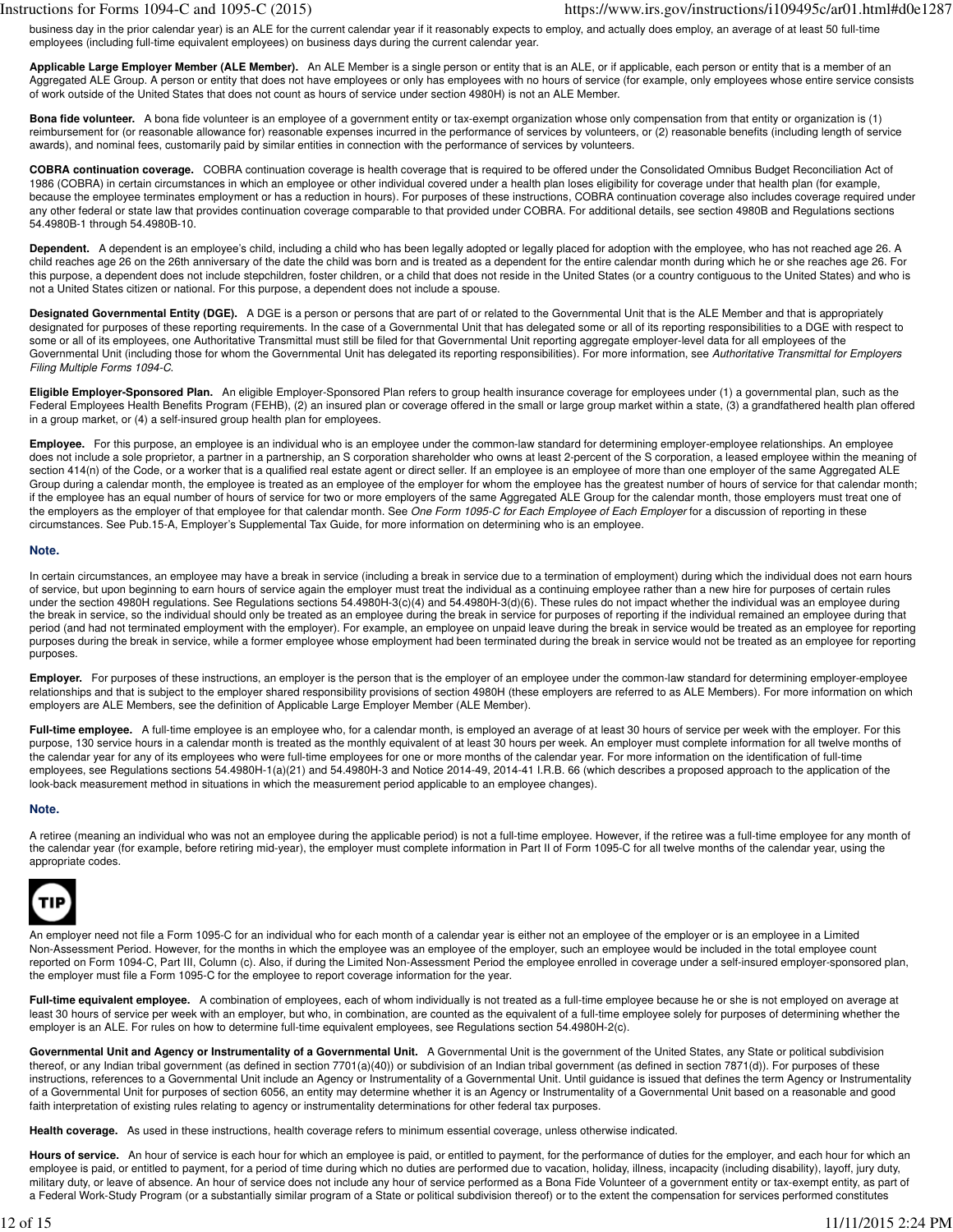income from sources without the United States. See www.irs.gov/irb/2014-13 IRB/ar09.html for a discussion of determination of hours of service for categories of employees for whom the general rules for determining hours of service may present special difficulties (including adjunct faculty and commissioned salespeople) and certain categories of work hours associated with some positions of employment, including layover hours (for example, for certain airline employees), on-call hours, and work performed by an individual who is subject to a vow of poverty as a member of a religious order.

**Limited Non-Assessment Period.** A Limited Non-Assessment Period generally refers to a period during which an ALE Member will not be subject to an assessable payment under section 4980H(a), and in certain cases section 4980H(b), for a full-time employee, regardless of whether that employee is offered health coverage during that period.

The first five periods described below are Limited Non-Assessment Periods only if the employee is offered health coverage by the first day of the first month following the end of the period, and are Limited Non-Assessment Periods for section 4980H(b) only if the health coverage that is offered at the end of the period provides minimum value. For more information on Limited Non-Assessment Periods and the application of section 4980H, see Regulations section 54.4980H-1(a)(26).

- First Year as ALE Period. January through March of the first calendar year in which an employer is an ALE, but only for an employee who was not offered health coverage by the employer at any point during the prior calendar year. For this purpose, 2015 is not the first year an employer is an ALE, if that employer was an ALE in 2014 (notwithstanding that transition relief provides that no employer shared responsibility payments under section 4980H will apply for 2014 for any employer).
- Waiting Period under the Monthly Measurement Method. If an employer is using the monthly measurement method to determine whether an employee is a full-time employee, the period beginning with the first full calendar month in which the employee is first otherwise (but for completion of the waiting period) eligible for an offer of health coverage and ending no later than two full calendar months after the end of that first calendar month.
- Waiting Period under the Look-Back Measurement Method. If an employer is using the look-back measurement method to determine whether an employee is a full-time employee and the employee is reasonably expected to be a full-time employee at his or her start date, the period beginning on the employee's start date and ending not later than the end of the employee's third full calendar month of employment.
- Initial Measurement Period and Associated Administrative Period under the Look-Back Measurement Method. If an employer is using the look-back measurement method to determine whether a new employee is a full-time employee, and the employee is a variable hour employee, seasonal employee or part-time employee, the initial measurement period for that employee and the administrative period immediately following the end of that initial measurement period.
- Period Following Change in Status that Occurs During Initial Measurement Period Under the Look-Back Measurement Method. If an employer is using the look-back measurement method to determine whether a new employee is a full-time employee, and, as of the employee's start date, the employee is a variable hour employee, seasonal employee or part-time employee, but, during the initial measurement period, the employee has a change in employment status such that, if the employee had begun employment in the new position or status, the employee would have reasonably been expected to be a full-time employee, the period beginning on the date of the employee's change in employment status and ending not later than the end of the third full calendar month following the change in employment status. If the employee is a full-time employee based on the initial measurement period and the associated stability period starts sooner than the end of the third full calendar month following the change in employment status, this Limited Non-Assessment Period ends on the day before the first day of that associated stability period.
- First Calendar Month of Employment. If the employee's first day of employment is a day other than the first day of the calendar month, then the employee's first calendar month of employment is a Limited Non-Assessment Period.

**Minimum essential coverage (MEC).** Although various types of health coverage may qualify as minimum essential coverage, for purposes of these instructions, minimum essential coverage refers to health coverage under an eligible employer-sponsored plan. For more details on minimum essential coverage, see Minimum essential coverage in Pub. 974.

**Minimum value.** A plan provides minimum value if the plan pays at least 60 percent of the costs of benefits for a standard population and provides substantial coverage of inpatient hospitalization services and physician services. An offer of coverage under a plan that fails to provide substantial coverage of inpatient hospitalization and physician services should be reported on Form 1095-C as not providing minimum value, even if an employer qualifies for the section 4980H transition rule under Notice 2014-69.

Offer of health coverage. An employer makes an offer of coverage to an employee if it provides the employee an effective opportunity to enroll in the health coverage (or to decline that coverage) at least once for each plan year. An employer makes an offer of health coverage to an employee for the plan year if it continues the employee's election of coverage from a prior year but provides the employee an effective opportunity to opt out of the health coverage. If an employer provides health coverage to an employee but does not provide the employee an effective opportunity to decline the coverage, the employer is treated as having made an offer of health coverage to the employee only if that health coverage provides minimum value and does not require an employee contribution for the coverage for any calendar month of more than 9.5 percent of a monthly amount determined as the mainland federal poverty line for a single individual for the applicable calendar year, divided by 12.

For purposes of reporting, an offer to a spouse includes an offer to a spouse that is subject to a reasonable, objective condition, regardless of whether the spouse meets the reasonable, objective condition. For example, an offer of coverage that is available to a spouse only if the spouse certifies that the spouse does not have access to health coverage from another employer is treated as an offer of coverage to the spouse for reporting purposes. Note that this treatment is for reporting purposes only, and generally will not affect the spouse's eligibility for the premium tax credit if the spouse did not meet the condition and therefore did not have an actual offer of coverage. For 2016 and future years, new codes may be added for use on Form 1095-C to indicate that an offer to a spouse was subject to a reasonable, objective condition.

 An employer offers health coverage for a month only if it offers health coverage that would provide coverage for every day of that calendar month. For reporting purposes, this means that an offer of coverage does not occur for a month if an employee's employment terminates before the last day of a calendar month and the health coverage also ends before the last day of that calendar month (or for an employee who did not enroll in coverage, the coverage would have ended if the employee had enrolled in coverage). However, see the description of Code Series 2-Section 4980H Safe Harbor Codes and Other Relief for Employers, code 2B which may be applicable in these circumstances to indicate that the employer is treated as having offered coverage for the entire month for purposes of section 4980H.

 An employer offers health coverage to an employee if it, or another employer in the Aggregated ALE Group, or a third party such as a multiemployer or single employer Taft-Hartley plan, a multiple employer welfare arrangement (MEWA), or, in certain cases, a staffing firm, offers health coverage on behalf of the employer.



Interim Guidance Regarding Multiemployer Arrangements. An employer is treated as offering health coverage to an employee if the employer is required by a collective bargaining agreement or related participation agreement to make contributions for that employee to a multiemployer plan that offers, to individuals who satisfy the plan's eligibility conditions, health coverage that is affordable and provides minimum value, and that also offers health coverage to those individuals' dependents or is eligible for the section 4980H transition relief regarding offers of coverage to dependents. For more information, see section XV.E of the preamble to the final regulations under section 4980H. This relief is referred to as the multiemployer arrangement interim guidance and the multiemployer interim rule relief in these instructions.

**Qualifying Offer.** A Qualifying Offer is an offer of MEC providing minimum value to one or more full-time employees for all calendar months during the calendar year for which the employee was a full-time employee for whom a section 4980H assessable payment could apply, at an employee cost for employee-only coverage for each month not exceeding 9.5 percent of the mainland single federal poverty line divided by 12, provided that the offer includes an offer of MEC to the employee's spouse and dependents (if any). For purposes of the Qualifying Offer Method Transition Relief for 2015, a qualifying offer may also include an offer that satisfies the definition above except that it is not offered to an employee for all the calendar months of 2015 for which the employee was a full-time employee for whom a section 4980H assessable payment could apply.

# **Section 4980H Transition Relief for 2015**

This section describes various types of section 4980H transition relief and how an employer reports its eligibility for any particular type of relief. For more details regarding this, and other section 4980H transition relief, see section XV of the preamble to the final regulations under section 4980H.

The transition relief described in this section is solely for the employer for purposes of section 4980H and does not affect the employee's potential eligibility for the premium tax credit. Accordingly, regardless of whether the employer is eligible for relief under section 4980H for an employee for one or more months, the Form 1095-C for that employee must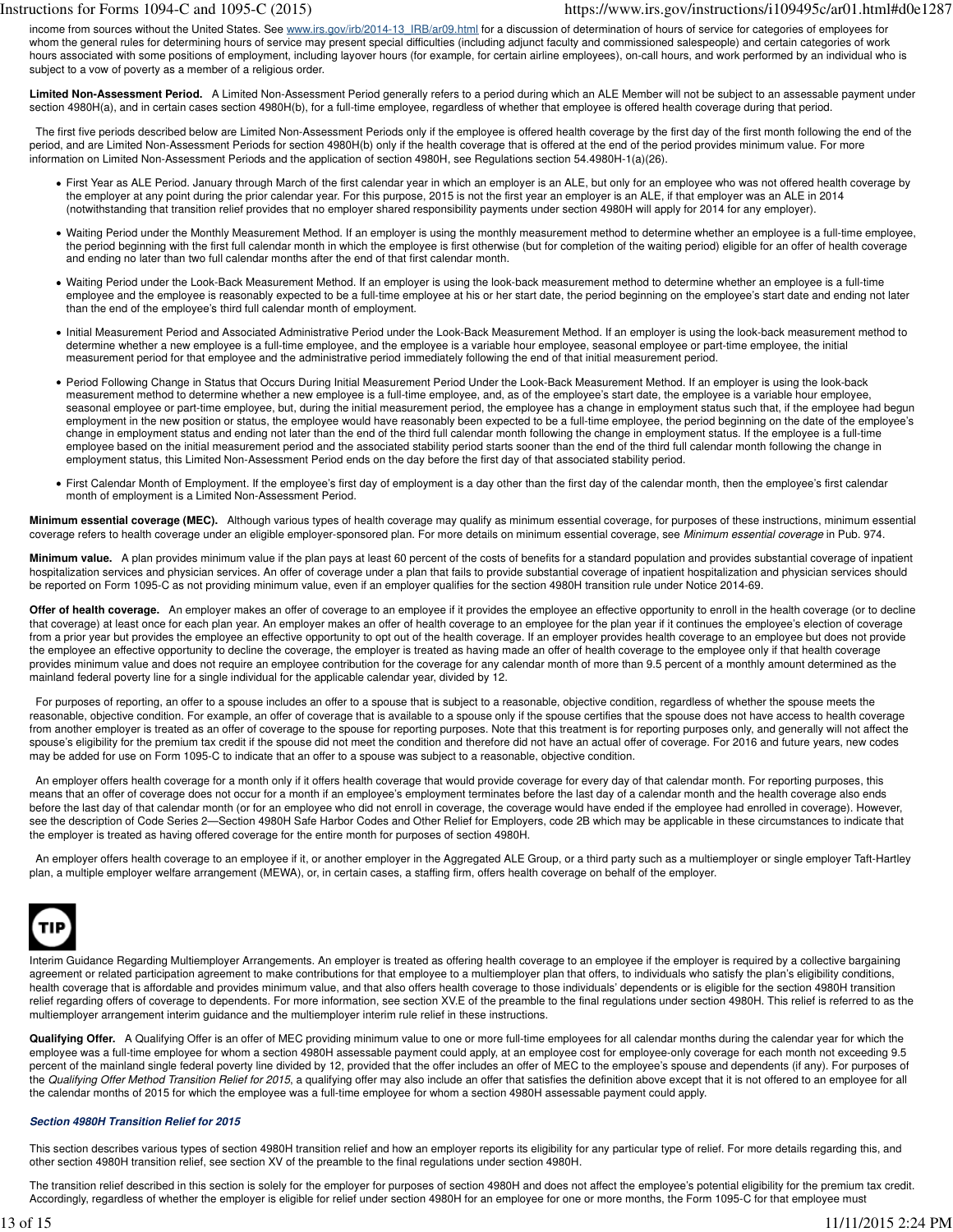accurately report the health coverage offered to that employee (if any) during that period, including, if applicable, the required employee contribution.

## **2015 Section 4980H Transition Relief Based on Number of Full-Time Employees (Form 1094-C, Line 22, Box C, and Form 1094-C, Lines 23-35, Column (e))**

An employer may be eligible for one of the two types of 2015 transition relief under section 4980H based on the employer's number of full-time employees (and full-time equivalent employees) if certain conditions described below are met. One of these two types of 2015 transition relief under section 4980H is for employers with 50 to 99 full-time employees and the other type of relief is for employers with 100 or more full-time employees (in each case including full-time equivalent employees). Eligibility for this transition relief is reported on Form 1094-C, line 22, box C, and the specific form of relief for which the employer is eligible must be reported on Form 1094-C, Lines 23-35, column (e), using either code A (50-99 Transition Relief) or code B (100 or more Transition Relief). An employer eligible for this relief is still subject to the Forms 1094-C and 1095-C reporting requirements for 2015 with respect to its full-time employees.

For purposes of determining eligibility for either of these types of section 4980H transition relief, the number of full-time employees (including full-time equivalent employees) for 2015 is determined in the same way that an employer determines whether it is an ALE (including using employment and hours of service data from 2014) and is calculated for the Aggregated ALE Group (rather than for each employer).

- **2015 Section 4980H Transition Relief for ALEs with Fewer Than 100 Full-Time Employees, Including Full-Time Equivalent Employees (50-99 Transition Relief)**. For 1. an employer that is eligible for this 2015 transition relief, no assessable payment under section 4980H(a) or (b) will apply for any calendar month during 2015 and, if the employer has a non-calendar-year plan, will not apply for the portion of the 2015 plan year that falls in 2016. To certify that an employer is eligible for this transition relief it must have met the following conditions:
	- The employer is an ALE or is part of an Aggregated ALE Group that had 50 to 99 full-time employees, including full-time equivalent employees, on business days in 2014;
	- During the period of February 9, 2014, through December 31, 2014, the ALE or the Aggregated ALE Group of which the employer is a member did not reduce the size of its workforce or reduce the overall hours of service of its employees in order to qualify for the transition relief; and
	- During the period of February 9, 2014, through December 31, 2015 (or, if the employer has a non-calendar-year plan(s)), ending on the last day of the 2015 plan year) the ALE or Aggregated ALE Group of which the employer is a member does not eliminate or materially reduce the health coverage, if any, it offered as of February 9, 2014.

#### **Example.**

As of February 9, 2014, Employer A (which is an ALE with only one ALE Member) sponsors a group health plan with a calendar year plan year under which 40 of its full-time employees are offered health coverage that provides minimum value and with an employer contribution of \$300 per month for employee-only coverage. The offer of health coverage is affordable for some, but not all, of Employer A's full-time employees. During the period from February 9, 2014, through December 31, 2014, two of Employer A's employees voluntarily terminate employment and Employer A terminates three employees because of the non-renewal of a customer contract but does not otherwise reduce the size of its workforce or reduce any employee's hours of service. Had those five employees continued in employment throughout 2014, the employer would have had an average of 100 full-time employees (including full-time equivalent employees) on business days in 2014. However, as a result of the terminations, it had an average of only 97 full-time employees (including full-time equivalent employees) for business days in 2014. During the period of February 9, 2014, through December 31, 2015, Employer A does not change the eligibility requirements for the group health plan (including not amending it to eliminate its existing health coverage for dependents) and continues to make an employer contribution of \$300 per month toward the cost of employee-only coverage that provides minimum value. Employer A certifies in a timely manner as to its eligibility for the transition relief; Employer A is eligible for the transition relief.

**2015 Transition Relief for Calculation of Assessable Payments Under Section 4980H(a) for ALEs with 100 or More Full-Time Employees, Including Full-Time** 2. **Equivalent Employees (100 or More Transition Relief).** As 2015 transition relief, for each month in 2015 (and, in addition, for the portion of the 2015 plan year that ends in 2016 if the employer has a non-calendar year plan), if an employer is an ALE or is part of an Aggregated ALE Group that had 100 or more full-time employees (including full-time equivalent employees) on business days in 2014, and is subject to an assessable payment under section 4980H(a), the assessable payment under section 4980H(a) is calculated by reducing the employer's number of full-time employees by that employer's allocable share of 80 (rather than by the employer's standard allocable share of 30). For the rules on how the 80 employee reduction is allocated among the employers in an Aggregated ALE Group, see Regulations section 54.4980H-4(e).

## **2015 Section 4980H(a) Transition Relief if an Offer of Health Coverage is Made to at least 70 Percent of Full-Time Employees (Form 1094-C, Lines 23–35, Column (a))**

For each calendar month during 2015 (and any calendar months during the 2015 plan year that occur in 2016, if the employer has a non-calendar year plan), an employer that offers health coverage to at least 70 percent of its full-time employees (and their dependents) may, on Form 1094-C, lines 23-35, column (a), enter an "X" in the "Yes" checkbox either for "All 12 Months" or for the month(s) during which it met that 70-percent threshold, as applicable.

# **2015 Section 4980H(a) Transition Relief for Certain Arrangements that do not Offer Health Coverage for Dependents (Form 1094-C, Lines 23–35, Column (a))**

For the 2014 and 2015 plan years, for an employee who was not offered dependent health coverage during the 2013 or 2014 plan years, an employer may treat, solely for purposes of section 4980H, an offer of health coverage to a full-time employee but not his or her dependents, as an offer of health coverage to the full-time employee and his or her dependents, if the employer takes steps during the 2014 or 2015 plan year (or both) to extend coverage under the plan to dependents not offered coverage during the 2013 or 2014 plan year (or both). An employer using this transition relief for a calendar year is not eligible to report using the Qualifying Offer Method (or the Qualifying Offer Transition Relief Method) for that calendar year.

## **2015 Section 4980H(a) Transition Relief for Employers with Non-Calendar Year Plans (Form 1094-C, Lines 23–35, Column (a))**

An employer that sponsored a non-calendar year health plan as of December 27, 2012 (or two or more health plans with the same non-calendar year plan year), may be eligible for certain transition relief. The relief would apply for some or all of its employees for the period during 2015 before the beginning of the 2015 plan year (for example, the months January, February, and March 2015 for an employer with a plan year starting April 1, 2015). In certain circumstances described below, this relief applies so that an employee and his or her dependents may be treated for purposes of section 4980H(a) as offered minimum essential coverage during that period even if not actually offered minimum essential coverage. An employer that is eligible for the relief may treat the employee and his or her dependents as offered minimum essential coverage for purposes of Form 1094-C, Part III, column (a), (and specifically for purposes of determining whether to enter an "X" in the "Yes" or "No" checkbox for the months during that period). See instructions for 2015 Section 4980H(b) Transition Relief for Employers with Non-Calendar Year Plans (Form 1095-C, line 16), later.

**Treatment of full-time employees eligible for the non-calendar year plan.** For an employee of the employer (whenever hired) who was eligible for health coverage under that non-calendar year health plan effective beginning on the first day of the 2015 plan year under the eligibility terms of the plan as in effect on February 9, 2014, for purposes of Form 1094-C, Part III, column (a), the employer may treat the employee (and his or her dependents) as having been offered coverage for the months in 2015 prior to the 2015 plan year if the employee was offered health coverage no later than the first day of the 2015 plan year.

**Treatment of full-time employees not eligible for the non-calendar year plan—Significant percentage transition guidance (all employees).** For purposes of Form 1094-C, Part III, column (a), Minimum Essential Coverage Offer Indicator, the employer may treat an employee who was not offered coverage for the months in 2015 prior to the 2015 plan year (and his or her dependents) as having been offered coverage for that period if the employee was offered health coverage no later than the first day of the 2015 plan year, if the employer:

- 1. Had at least 1/4 of its employees enrolled in health coverage under the non-calendar year plan as of any date in the 12 months ending on February 9, 2014, or
- 2. Offered health coverage under the non-calendar year plan to at least 1/3 of its employees during the open enrollment period that ended most recently before February 9, 2014.

**Treatment of full-time employees not eligible for the non-calendar year plan—Significant percentage transition guidance (full-time employees).** For purposes of Form 1094-C, Part III, column (a), Minimum Essential Coverage Offer Indicator, the employer may treat an employee (and his or her dependents) as having been offered coverage for the months in 2015 prior to the 2015 plan year if the employee was offered health coverage no later than the first day of the 2015 plan year if the employer: